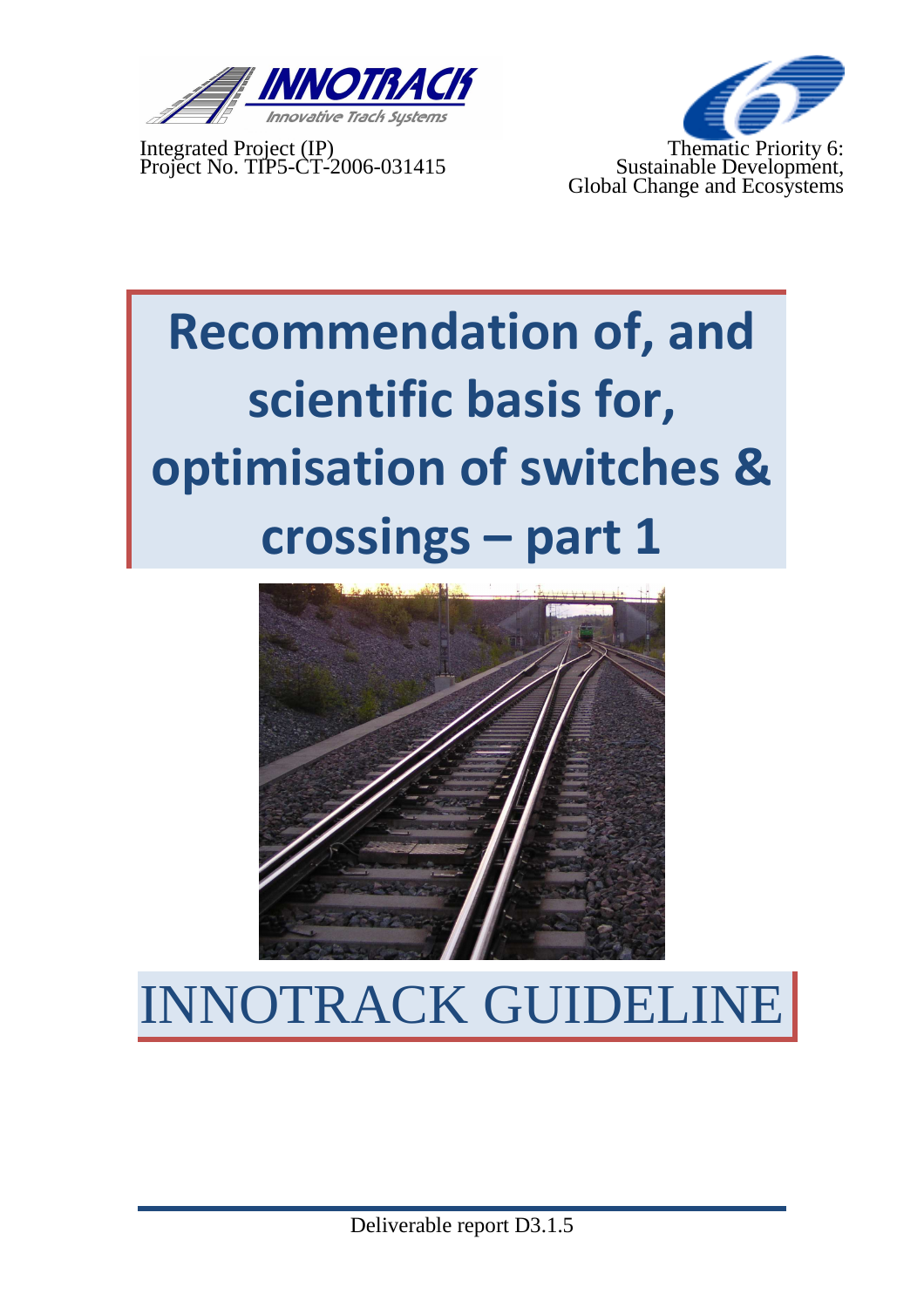#### **Table of Contents**

| 1.                                                                     |        |                                                             |  |
|------------------------------------------------------------------------|--------|-------------------------------------------------------------|--|
| 2.                                                                     |        |                                                             |  |
|                                                                        | 2.1.   |                                                             |  |
| 3.                                                                     |        | Optimisation of geometry and stiffness in the switch panel7 |  |
|                                                                        | 3.1.   |                                                             |  |
|                                                                        | 3.2.   |                                                             |  |
|                                                                        | 3.2.1. |                                                             |  |
|                                                                        |        |                                                             |  |
|                                                                        | 3.3.   |                                                             |  |
|                                                                        | 3.4.   |                                                             |  |
|                                                                        | 3.5.   |                                                             |  |
|                                                                        | 3.6.   |                                                             |  |
| Optimisation of stiffness and geometry in the crossing panel  20<br>4. |        |                                                             |  |
|                                                                        | 4.1.   |                                                             |  |
|                                                                        | 4.2.   |                                                             |  |
|                                                                        | 4.3.   |                                                             |  |
|                                                                        | 4.4.   |                                                             |  |
|                                                                        | 4.5.   |                                                             |  |
|                                                                        | 4.6.   |                                                             |  |
| 5.                                                                     |        |                                                             |  |
| 6.                                                                     |        |                                                             |  |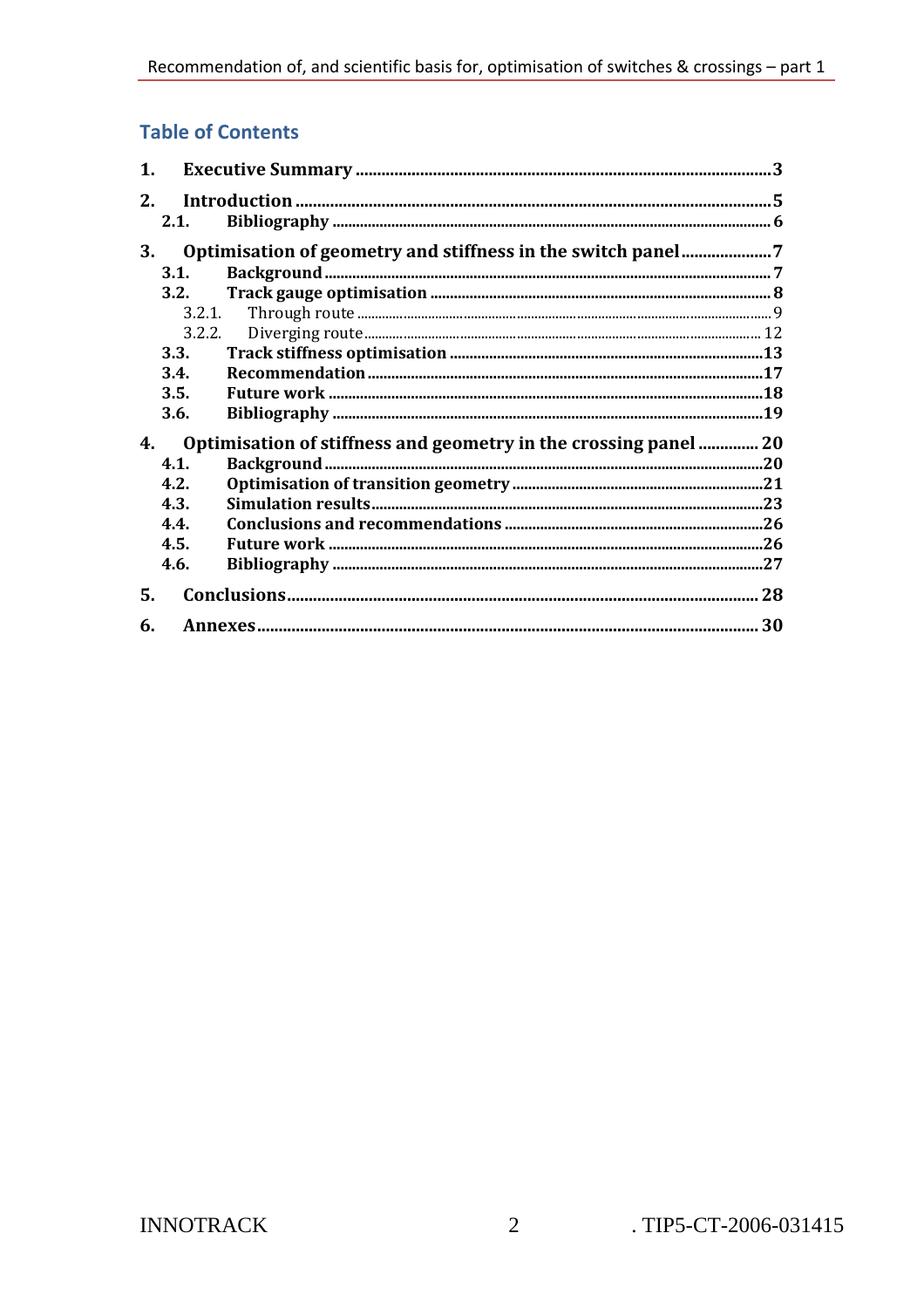# 1. Executive Summary

The objective of INNOTRACK SP3.1 (task 3.1.6 Optimisation) is the development of innovative S&C (Switches & Crossings) designs that allow for increased axle loads and speeds and that lead to a decreased need for maintenance. The present report provides a guideline for the optimisation of geometry and support stiffness in the switch and crossing panels.

To meet these aims, simulation tools have been used to calculate wheel-rail contact forces, wheel-rail contact stresses, wear index and a rolling contact fatigue (RCF) index at key components in the S&C. As reported in INNOTRACK deliverable 3.1.4, these tools have been validated with respect to results from a field test.

Railway vehicles often experience significant lateral displacements, sometimes leading to wheel flange contact, when running in the switch panel. This leads to increased wheel and rail wear and sometimes RCF problems on the rails, requiring increased supervision and maintenance and reducing the life of the components.

To find means to improve the switch panel design, the geometry of a designed track gauge variation in the switch panel has been modelled in a parametric way. This was done for one type of turnout. For traffic in the facing and trailing moves of the through route, an optimum solution was identified and then validated by evaluating a wider set of simulation cases (different wheel profiles). The optimum design includes a 12 mm maximum gauge widening. The main benefits obtained by the proposed design are a significant reduction of wear along the switch panel and a significant reduction of traction coefficient, and therefore improved behaviour in terms of RCF. The methodology can be applied to other types of turnout designs.

Severe impact loads may be generated when wheels transfer between wing rail and crossing nose in the crossing panel. Thus, another objective has been to optimise the crossing geometry and the support stiffness of the superstructure in order to reduce the contact stresses induced by the wheels.

The numerical assessment of contact loads for a crossing panel with reduced support stiffness (by means of elastic rail pads) instead of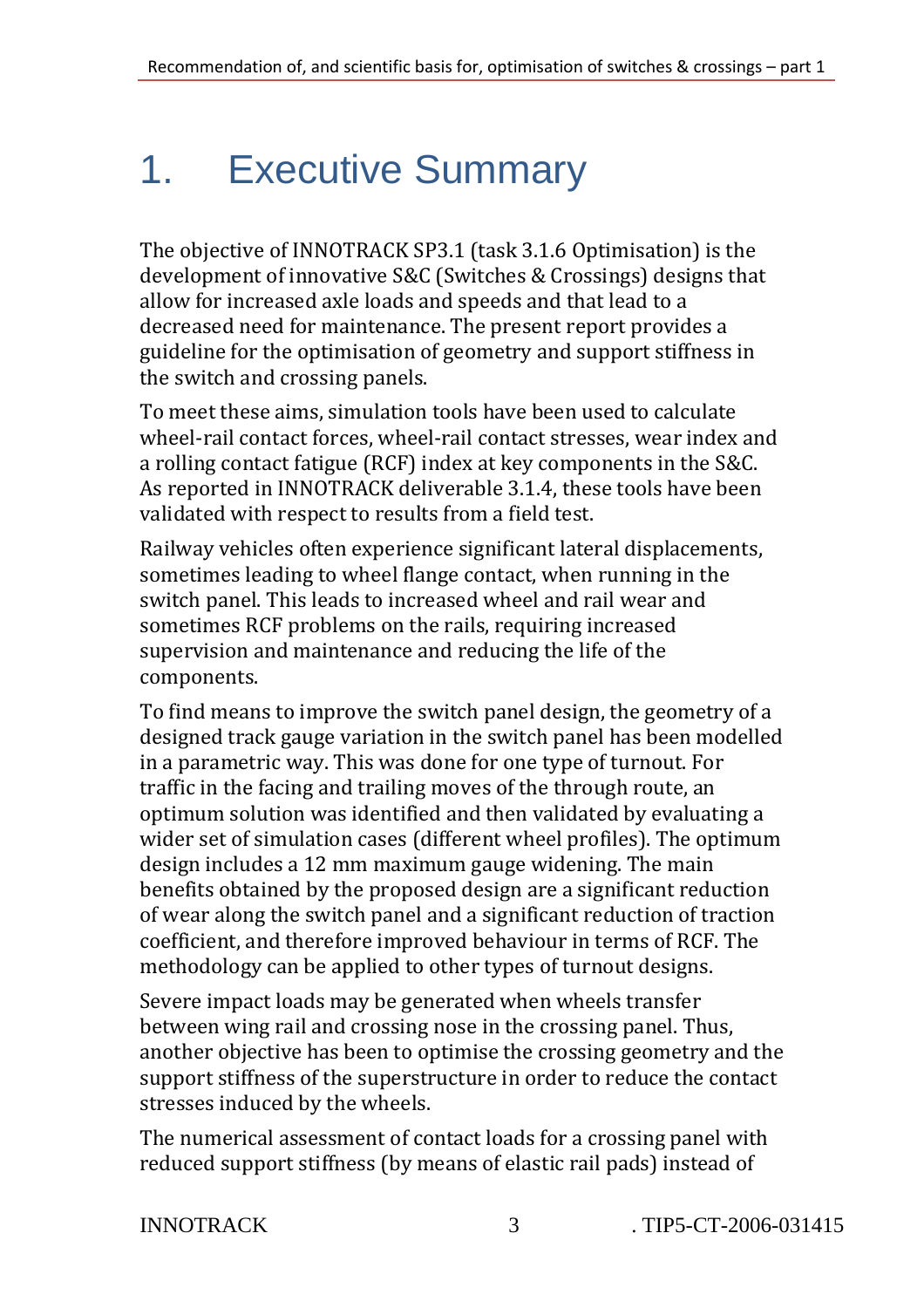the standard support stiffness shows that impact loads can be reduced considerably especially for crossing negotiation at high speed. Investigations of different crossing geometries show that it is difficult to find a solution that leads to a force reduction for all wheel profiles occurring in service. Nevertheless, the MaKüDe crossing design showed the best performance for moderately worn wheel profiles in both running directions (facing and trailing moves). In combination with a reduced support stiffness, this crossing design will lead to a significant reduction of the impact loads and consequently has a high potential for LCC (Life Cycle Cost) reduction.

Field and laboratory testing of new S&C designs will be performed within INNOTRACK SP3. Some tests have started, whereas some are still being planned. To enable an assessment of the influence of the new designs on the long-term degradation of S&C, these field tests will not be finished and reported before the end of INNOTRACK. A report on results from field tests of different crossing designs at test site Haste in Germany will be reported in INNOTRACK deliverable 3.1.8 (due in December 2010). Results from field tests (Frankfurt and Wirtheim, Germany) of modified stiffness in the switch panel will be reported in INNOTRACK deliverable 3.19 (due in January 2011). Finally, the results from a field test (Eslöv, Sweden) of new S&C designs will be reported in INNOTRACK deliverable 3.1.10 (due in May 2011).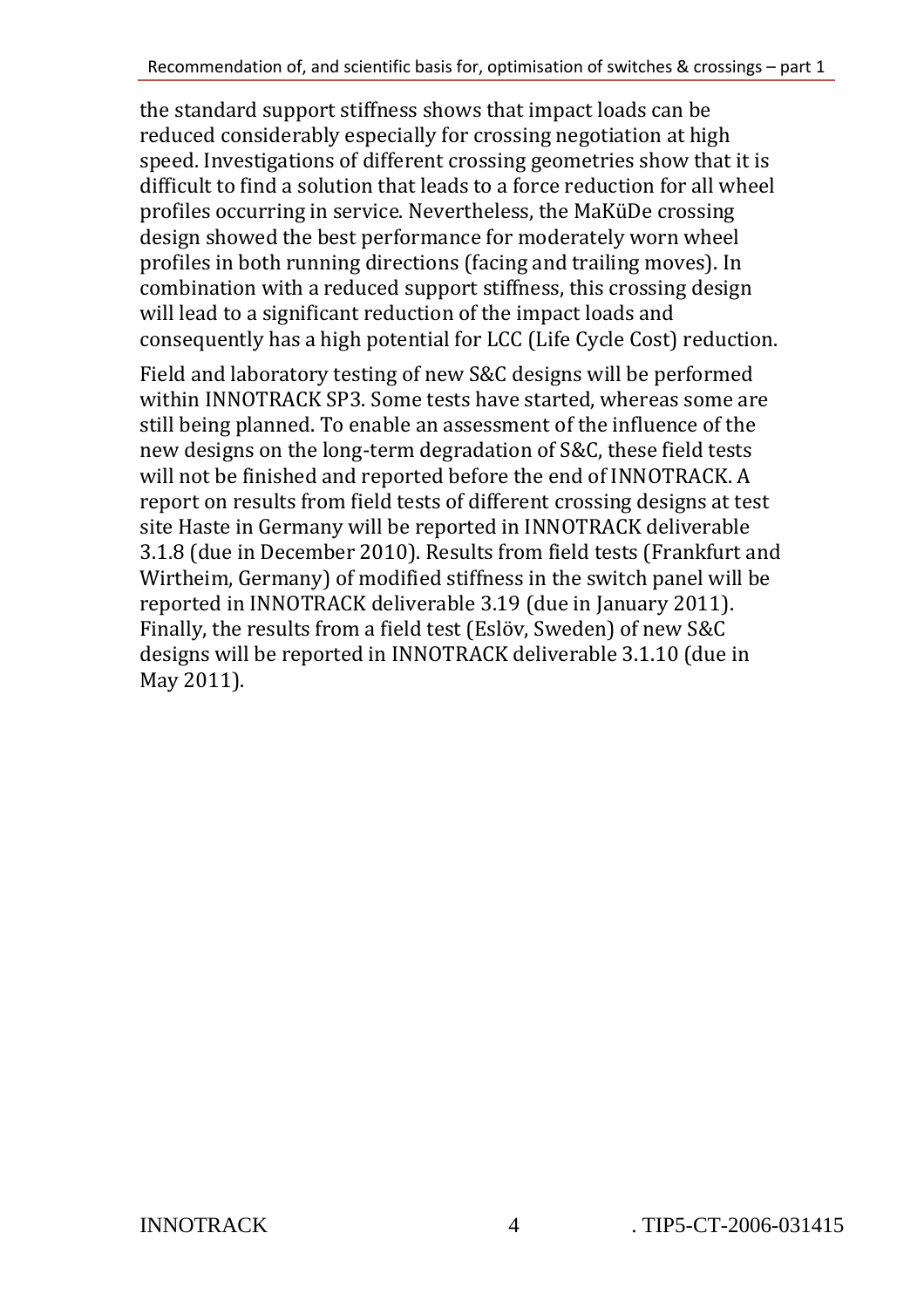### 2. Introduction

The different components of a switch & crossing (S&C, turnout, point) are illustrated in Figure 2.1 [2.1]. The through and diverging routes are shown. Traffic in the facing move means that traffic is travelling from the switch panel to the crossing panel. Consequently, traffic in the trailing move means traffic travelling in the opposite direction.

Dynamics and damage of S&C are surveyed in the state-of-the-art report by Sällström et al [2.2]. Mathematical modelling, numerical simulation and field testing of dynamic vehicle–track interaction in S&C are treated by Kassa [2.3]. Statistics on the need for maintenance in S&C have been presented by Nissen [2.4].

INNOTRACK deliverable 3.1.4 contains a validation of the simulation models used here and a pre-report on the optimisation of S&C [2.5].



Figure 2.1. Components of a turnout with through and diverging routes. From [1]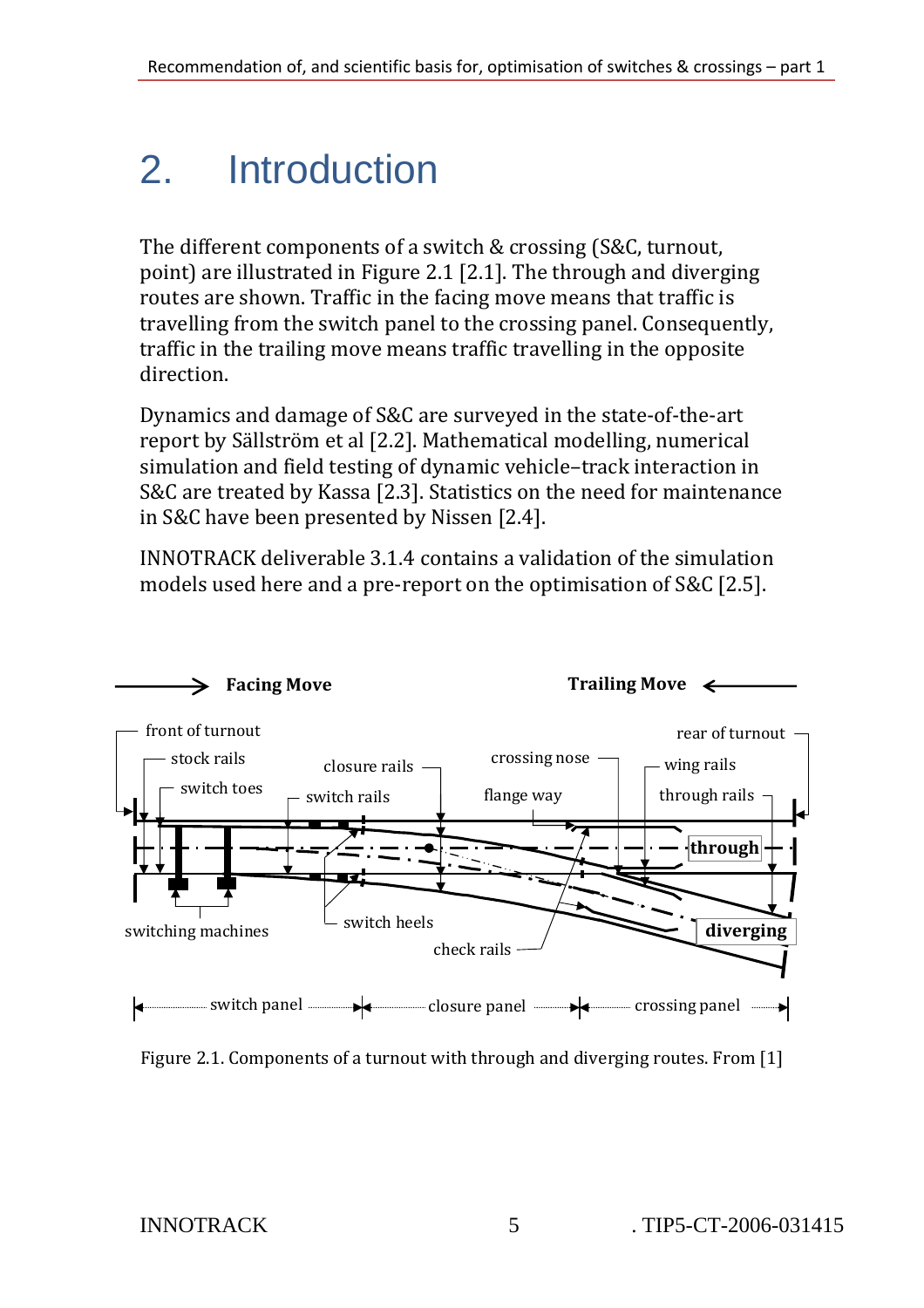The optimisation of stiffness and geometry in the switch panel was performed by Manchester Metropolitan University (Rail Technology Unit at the Department of Engineering and Technology). Section 3 in this guideline was written by Dr Elias Kassa. The optimisation of stiffness and geometry in the crossing panel was performed by Deutsche Bahn AG (Systemverbund Bahn, DB Systemtechnik). Section 4 in this guideline was written by Mr Dirk Nicklisch. The guideline was edited by Prof Jens Nielsen of Chalmers University of Technology (CHARMEC at the Department of Applied Mechanics).

#### *2.1. Bibliography*

- 2.1 E Kassa and J C O Nielsen, Dynamic interaction between train and railway turnout – full-scale field test and validation of simulation models. *Vehicle System Dynamics* Vol 46, Issue S1 & 2, 521-534, 2008
- 2.2 J H Sällström, T Dahlberg, M Ekh and J C O Nielsen, State-of-the art study on railway turnouts – dynamics and damage, Research Report, *Department of Applied Mechanics, Chalmers University of Technology,* Gothenburg, Sweden, 50 pp, 2002
- 2.3 E Kassa, Dynamic train–turnout interaction mathematical modelling, numerical simulations and field testing, PhD thesis, *Department of Applied Mechanics, Chalmers University of Technology,* Gothenburg, Sweden, 2007
- 2.4 A Nissen, Analys av statistic om spårväxlars underhållsbehov (Analysis of statistics on the need for maintenance in switches & crossings, in Swedish), Licentiate Thesis, *Avdelning för drift och underhåll, Luleå Technical University, JvtC – Railway research centre*, Luleå, Sweden, 2005
- 2.5 J C O Nielsen (editor), Summary of results from simulations and optimisation of switches, INNOTRACK deliverable 3.1.4, 35 pp and 4 annexes, December 2008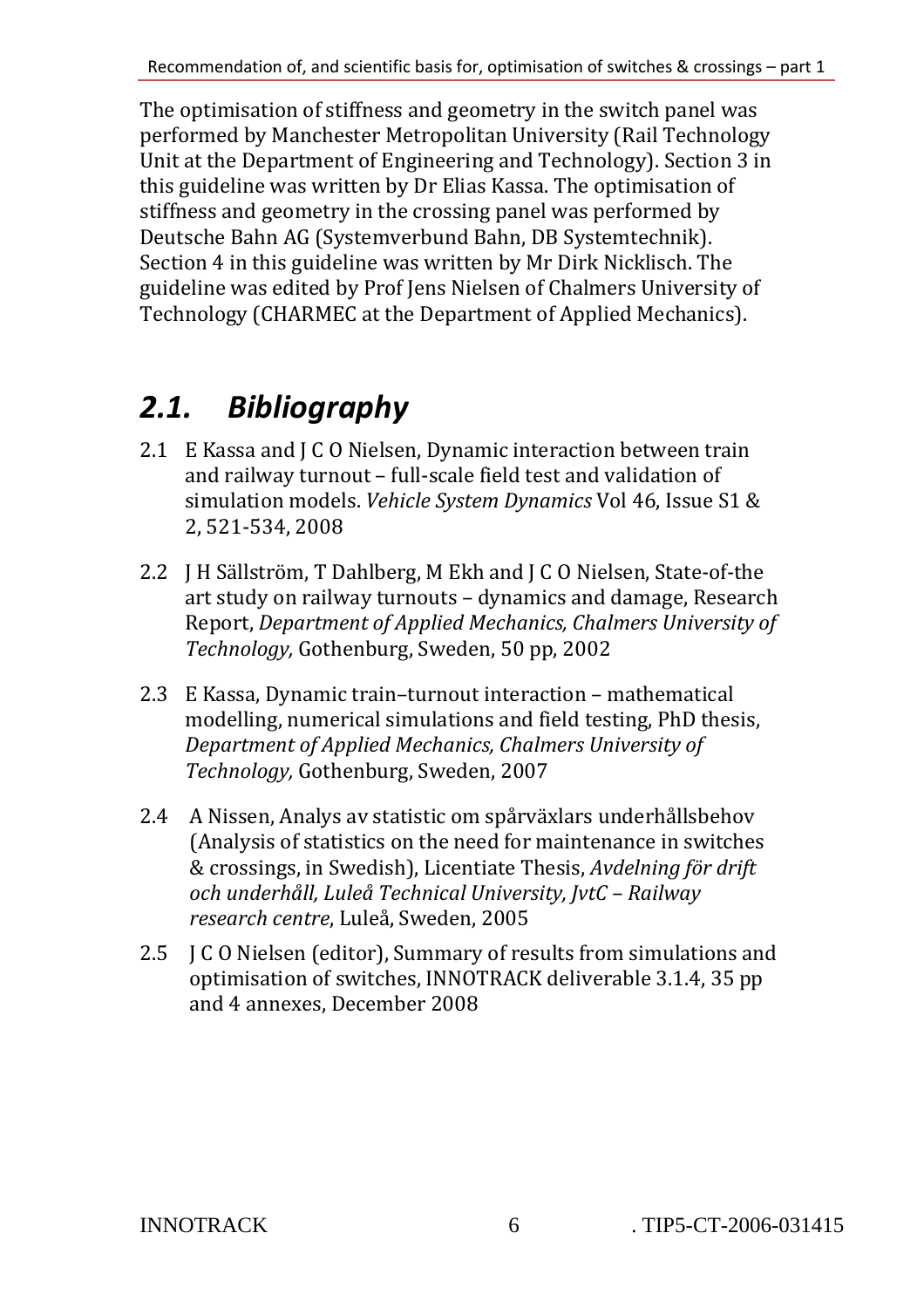### 3. Optimisation of geometry and stiffness in the switch panel

### *3.1. Background*

In S&C, when a vehicle is running in the diverging route, large lateral wheelset displacements are developed leading to severe flange contact with the curved switch rail. This is mainly due to the abrupt change in track curvature and the large cant deficiency. It has also been observed that vehicles running on the through route in the switch panel often experience significant lateral wheelset displacements, sometimes leading to flange contact with the straight switch rail. These flange contacts result in an increase in wear of the switch rails and on some occasions in RCF problems on the rails, requiring increased inspection and maintenance and leading to reduced life of the components.

Simulations of a train passing an S&C in both routes, and in facing and trailing moves, have been performed using the MBS package SIMPACK to understand the underlying phenomena and to devise a strategy for the gauge optimisation process, see also [3.1]. A freight vehicle model, with a car body and two Y25 bogies, is used. In the simulations the vehicle model is allowed to run on a length of tangent track before entering the turnout which has constant curvature geometry. The optimisation process was performed for a standard S&C design (UIC60-760-1:15) with curve radius 760 m and turnout angle 1:15.

The rail cross-section varies continuously along the switch panel. At switch panel entry, there is only one full rail cross-section on each side of the track. Additional rails are then introduced on each side, with their cross-sections varying from a thin section at the switch toe to a full-sized rail cross-section at the switch heel. These additional rails lead to a continuous change in track stiffness, which has been shown by track receptance measurements at several locations in an S&C, see [3.2].

The objective has been to optimise the vertical track stiffness in the switch panel, possibly by adjusting the rail pad stiffness or by use of under sleeper pads. In this way, the abrupt changes in track stiffness,

INNOTRACK 7 . TIP5-CT-2006-031415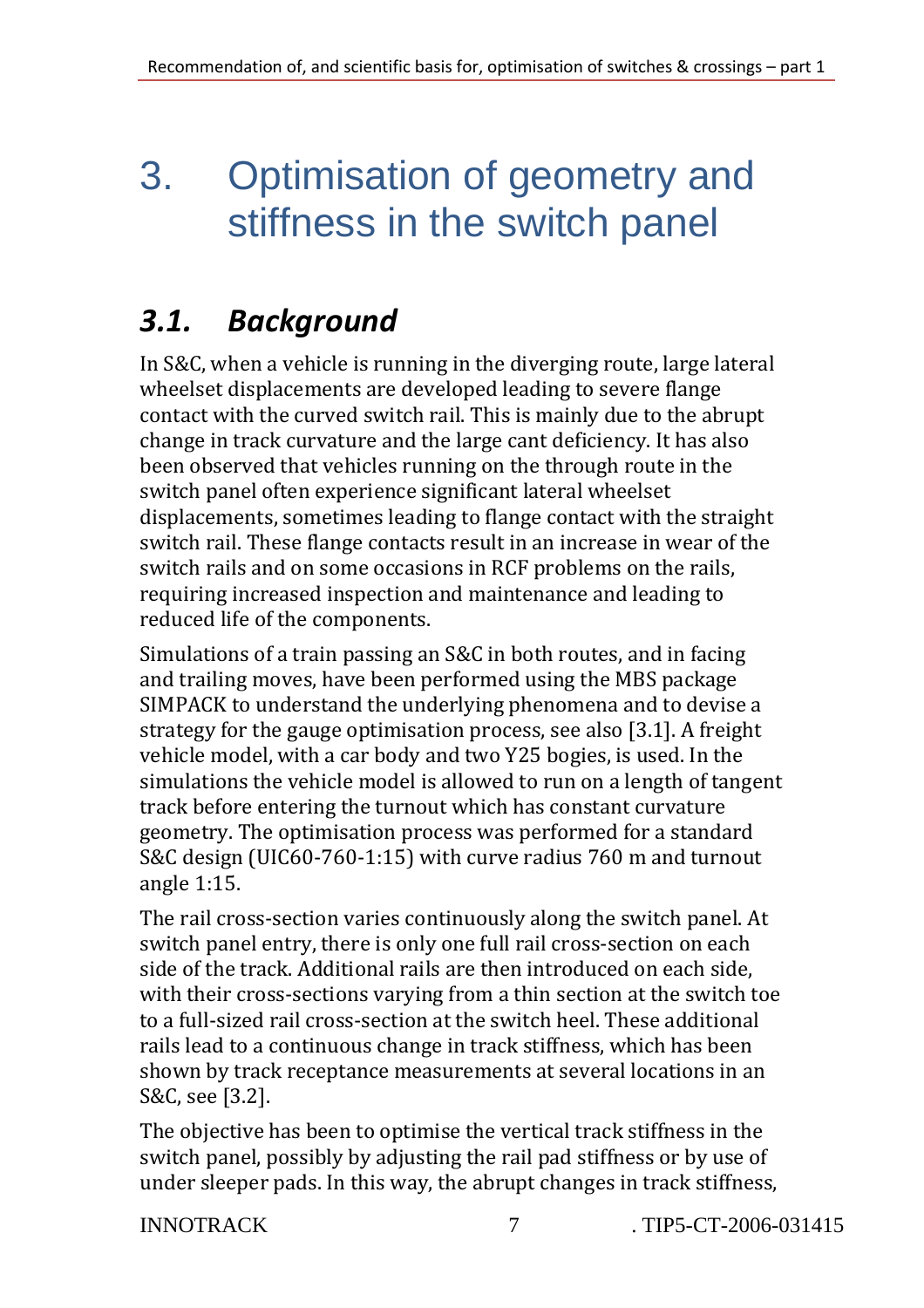due to the appearance of two rails and changes in rail cross-section, could be reduced and wheel-rail contact forces minimised. In addition, optimisation of track gauge at the switch panel entry, where the curvature changes abruptly, has been performed and the effectiveness of dynamic gauge widening techniques to reduce tangential contact forces and hence wear of the switch rail has been assessed.

#### *3.2. Track gauge optimisation*

To balance the artificial gauge increase generated due to the contact point trajectories in the switch panel, two possible dynamic gauge widening geometries are proposed, one for each route. The geometry is parameterised by three variables. It consists of four circular curves, see Figure 3.1. Dynamic gauge widening applies a continuous variation of the gauge by moving the stock rails laterally at the switch entry which results in a gauge increase. The optimisation process has been carried out using only one type of vehicle model, a freight vehicle model with Y25 bogies, and a typical wheel profile in the simulations. The optimised geometry was then evaluated with several load cases consisting of 18 different measured wheel profiles in terms of wear index, normal contact forces, RCF index and contact point position on the rail.



Figure 3.1. Gauge optimisation parameters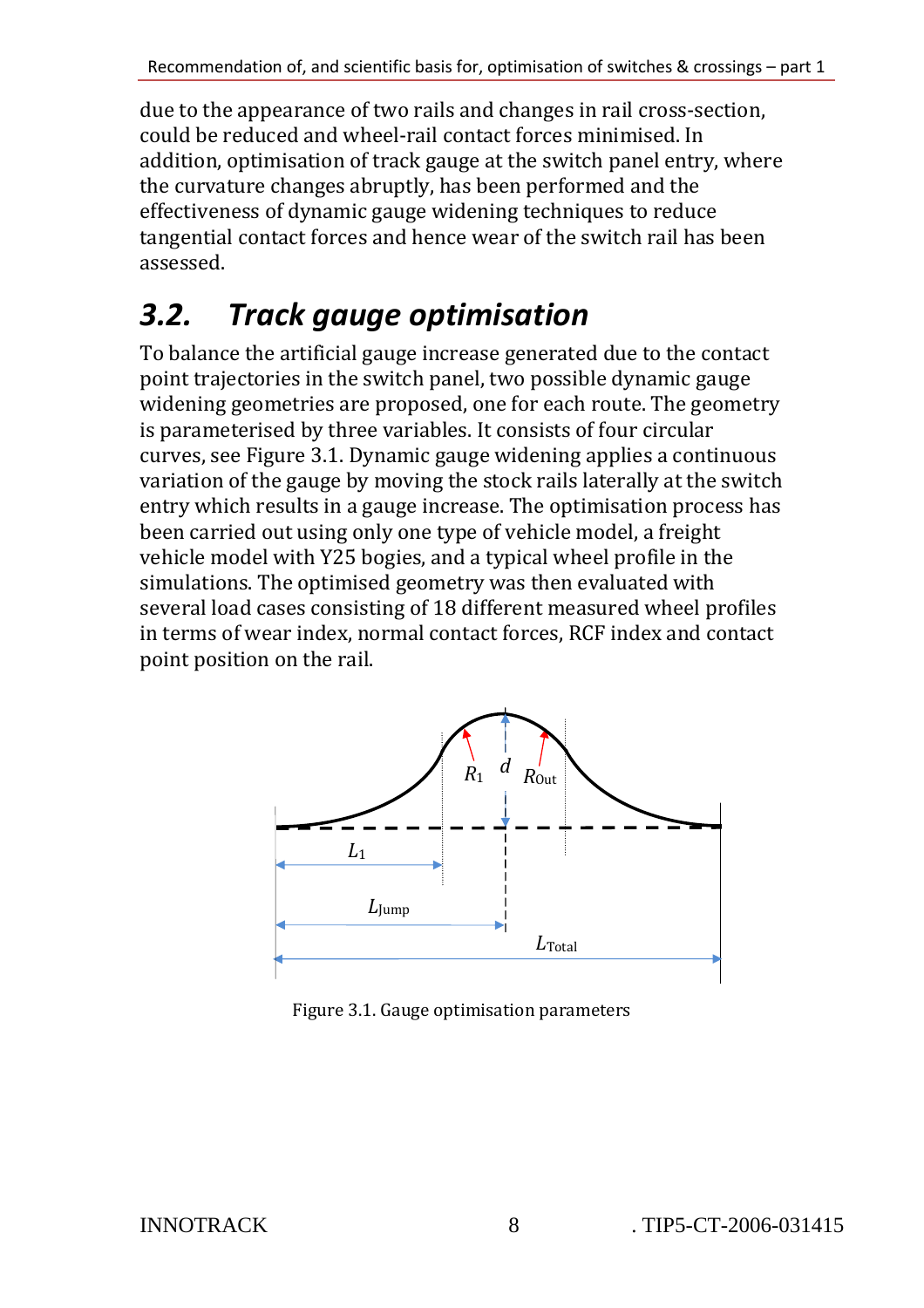#### **3.2.1. Through route**

The geometry of the gauge variation is represented parametrically by three variables. For a more thorough discussion on the geometrical representation, see [3.3]. Finding an optimal design for the dynamic gauge widening is performed by varying the values of the maximum gauge widening amplitude. Several outputs were assessed to determine the optimal dynamic gauge widening geometry, see [3.1] for the full report. Here, some selected results from the study are discussed. Figure 3.2 shows the influence of different gauge widening amplitudes on the normal wheel-rail contact force. The results are compared with the nominal design. The smallest (8 mm) and the highest (20 mm) amplitude designs result in high transients between 8 to 8.5 m from switch entry. This happens when the load is fully transferred from a two-point contact (the first contact point is the contact on the stock rail whereas the second contact point is the contact on the switch rail) to a single-point contact on the switch rail. For the other studied gauge widening amplitudes, there is no significant change in the normal contact force before or after the contact jump. However, the appearance of the second contact point, contact on the switch rail, is delayed by 30 – 40 cm.

For the two contact points, the calculated wear indices along the switch panel for all levels of gauge widening amplitudes are shown in Figure 3.3. Wear index is calculated as the product of the creep forces and creepages in the longitudinal and lateral directions. It is observed that the application of a dynamic gauge widening leads to a reduction in wear index along the switch panel, and that the maximum value of the wear index is reduced considerably for gauge widening amplitudes 8 mm – 16 mm. However, the 20 mm gauge amplitude leads to an increase in wear index, and the reduction using the 18 mm gauge amplitude design is not significant compared to the other designs.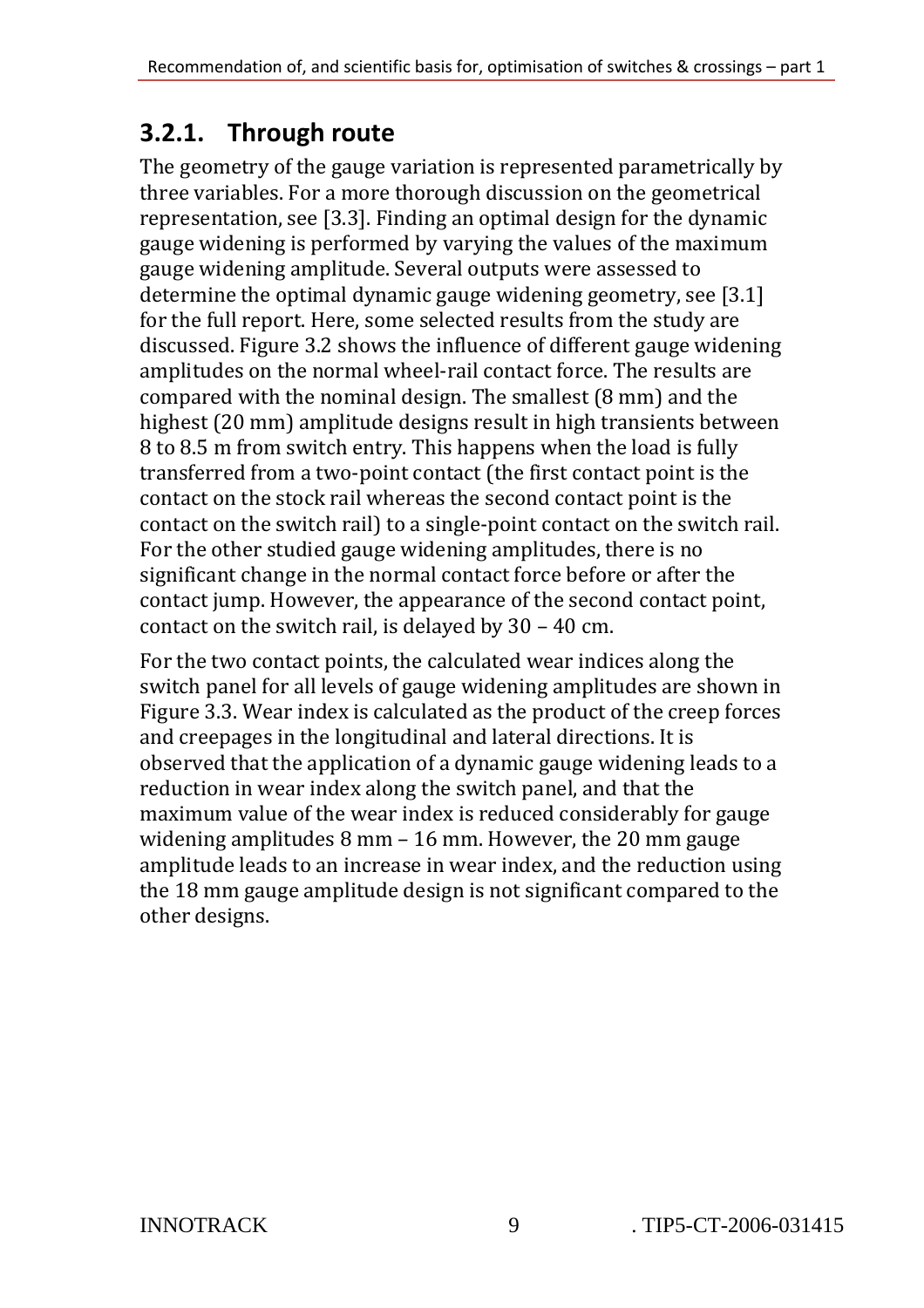

Figure 3.2. Wheel-rail normal contact force in the switch panel for different gauge widening amplitudes. First contact point (top), second contact point (bottom). Train in facing move of through route



Figure 3.3. Wear index (*Tγ*) in the switch panel for different gauge widening amplitudes. First contact point (top), second contact point (bottom). Train in facing move of through route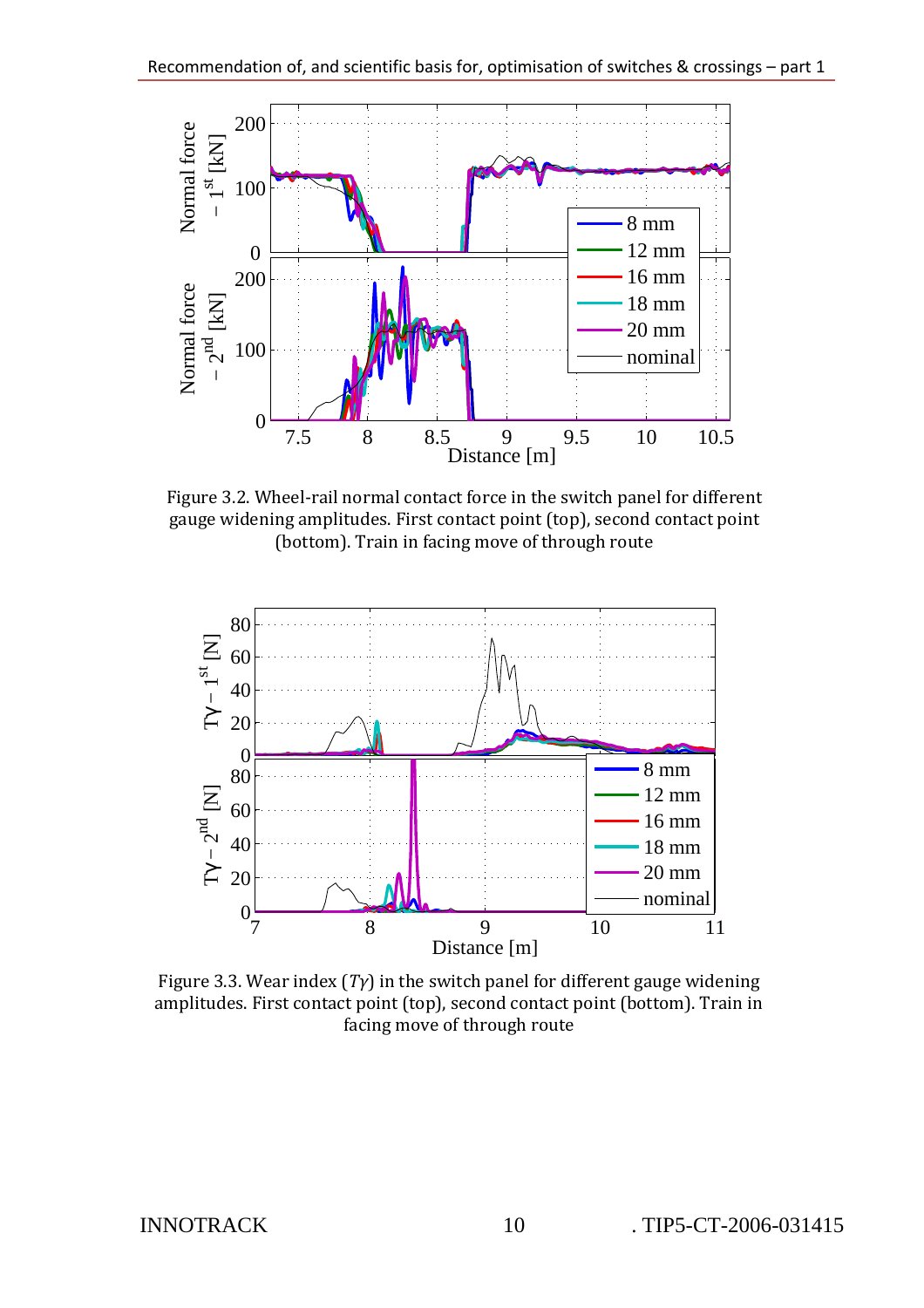The two designs of dynamic gauge widening (12 mm and 16 mm), which proved to be optimal in the facing move, were subsequently evaluated in the trailing move with respect to wear index. Figure 3.4 shows the predicted wear indices in the switch panel for the trailing move with distance measured from the beginning of the S&C. For the 16 mm gauge widening, contrary to the facing move, the wear index is slightly increased both in the 1st and 2nd contacts. In addition, the location of the maximum wear index on the switch rail has shifted towards the switch toe, where the thickness of the switch rail is smaller. As in the case of the facing move, the 12 mm gauge widening amplitude leads to a significant improvement in reducing the wear index. Therefore, the design corresponding to the 12 mm maximum gauge widening is the optimal design both for the facing and trailing moves. For a more thorough discussion on other simulation outputs, see [3.1].



Figure 3.4. Wear indices (*Tγ*) in the switch panel. First contact point (top) second contact point (bottom). Train in trailing move of through route

To further evaluate the optimum design, simulations were carried out using 18 measured wheel profiles. The performance of the optimal design was also assessed with respect to RCF. The engineering model for prediction of RCF impact developed by Ekberg et al. [3.4] was used. The surface-initiated RCF index *FI*surf is expressed as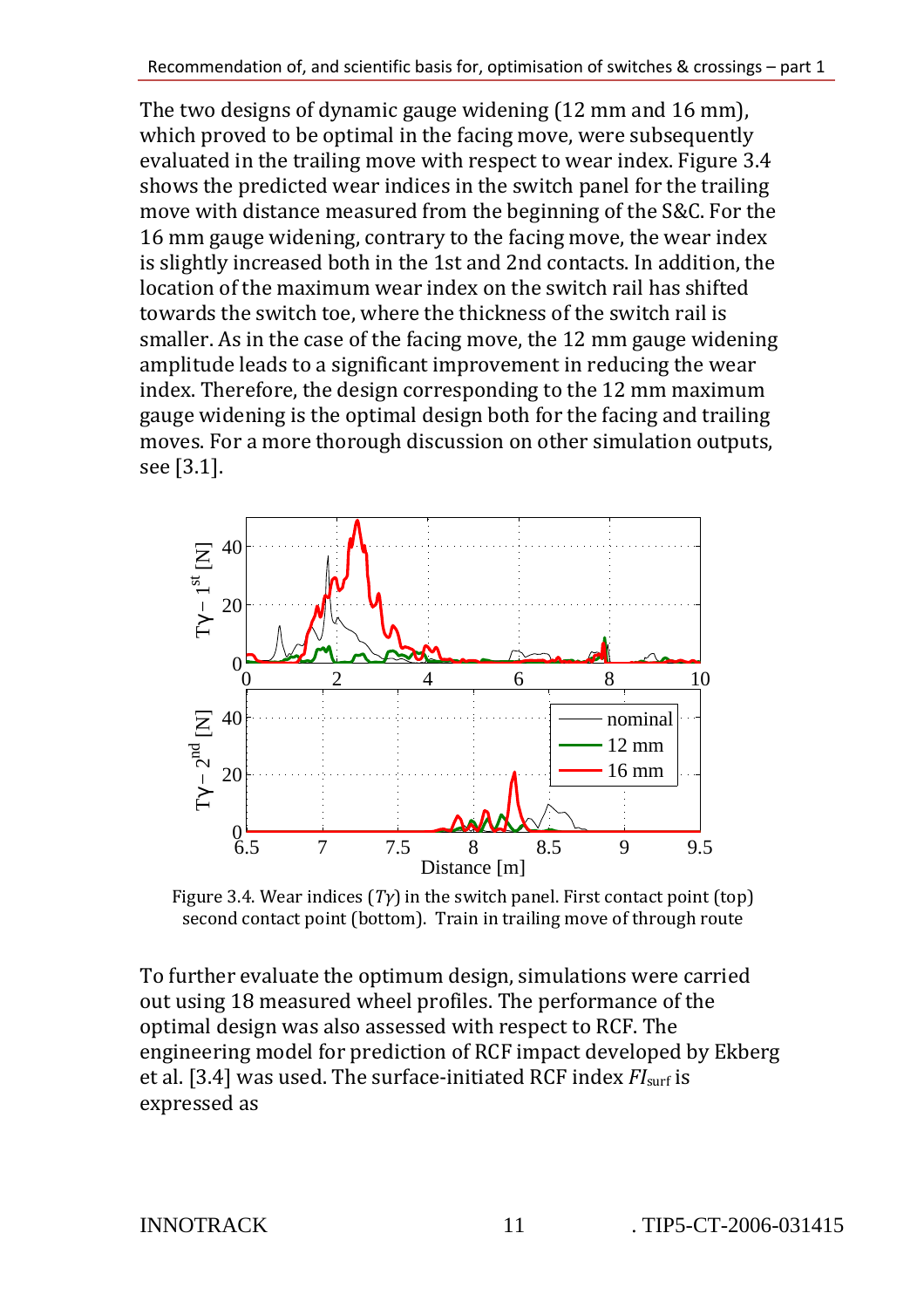$$
FI_{\text{surf}} = \frac{\sqrt{T_x^2 + T_y^2}}{F_n} - \frac{2\pi abk}{3F_n}
$$
 (1)

where  $F_n$  is the normal contact force,  $T_x$  and  $T_y$  are the creep forces in the longitudinal and lateral directions, *a* and *b* are the semi-axes of the Hertzian contact patch, and *k* is the yield limit in pure shear (here taken as 300 MPa). Surface-initiated RCF is predicted to occur if *FI*surf > 0. Based on simulations with 18 different wheel profiles, the maximum *FI*<sub>surf</sub> is shown in Figure 3.5. The limit for RCF prediction is exceeded at more locations for the nominal S&C design compared to the gauge optimised geometry.

Thus, with the adopted geometrical representation of gauge widening, the switch panel design corresponding to the 12 mm maximum gauge widening is the optimal design for the through route, both for the facing and trailing moves.



Figure 3.5. Maximum RCF index along the switch panel for the nominal and optimised geometry. Train in facing move of through route

#### **3.2.2. Diverging route**

The aim of the gauge variation is to relieve the flange contact on the switch rail at an early stage by steering the wheel towards the other rail. Here, three levels of maximum gauge increase {8 mm, 12 mm and 18 mm} were studied.

Based on simulations in the facing move for the nominal design and with dynamic gauge widening, Figure 3.6 shows the wear indices for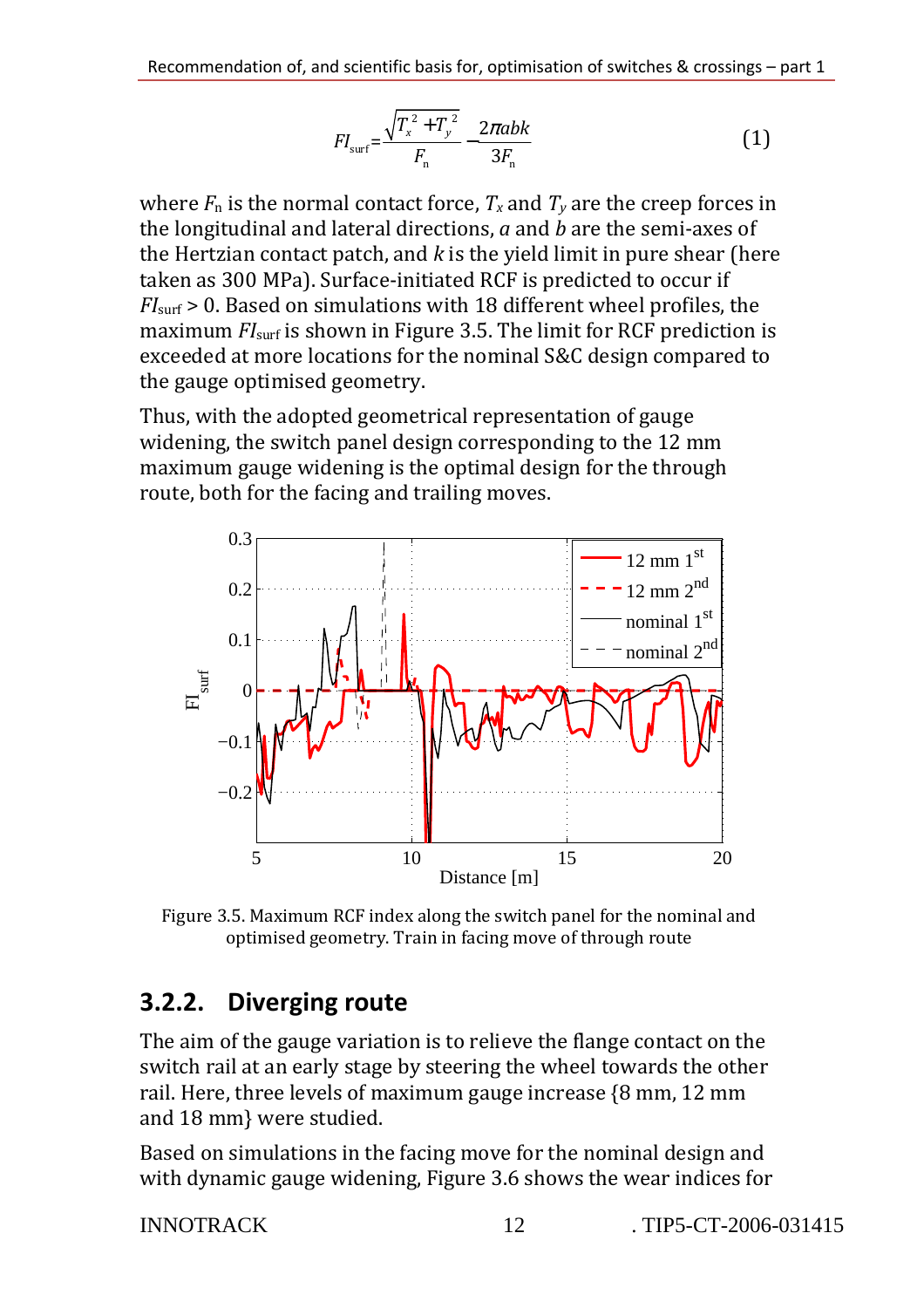all gauge amplitudes in the switch panel for the first and second contact points. No significant improvement is obtained with respect to the wear index for any of the three levels of gauge widening amplitudes. Thus, another type of gauge widening geometry, with more design parameters, needs to be investigated to improve the design of the diverging route.



Figure 3.6. Wear indices (*Tγ*) in the switch panel with three gauge widening amplitudes. First contact point (top), second contact point (bottom). Train in facing move of diverging route

#### *3.3. Track stiffness optimisation*

Measured track receptances, with single point excitation applied on the rail head of the switch and stock rails both in the vertical and lateral directions, have been used to characterise the track. The receptance was measured at several locations along a similar turnout at Härad in Sweden [3.2], and the values measured at three locations in the switch panel (4.5 m, 9.1 m and 21.85 m from the front of the S&C) were used to determine input data for a track model that was used to optimise the track stiffness in the switch panel.

Two track models have been compared, see Figure 3.7. The first model has three degrees-of-freedom (dof), while the second track model has seven dof with two additional masses incorporated to represent the rail masses and two spring-damper pairs to represent the combined rail and rail pad stiffness, see [3.1] for more detail. The

INNOTRACK 13 . TIP5-CT-2006-031415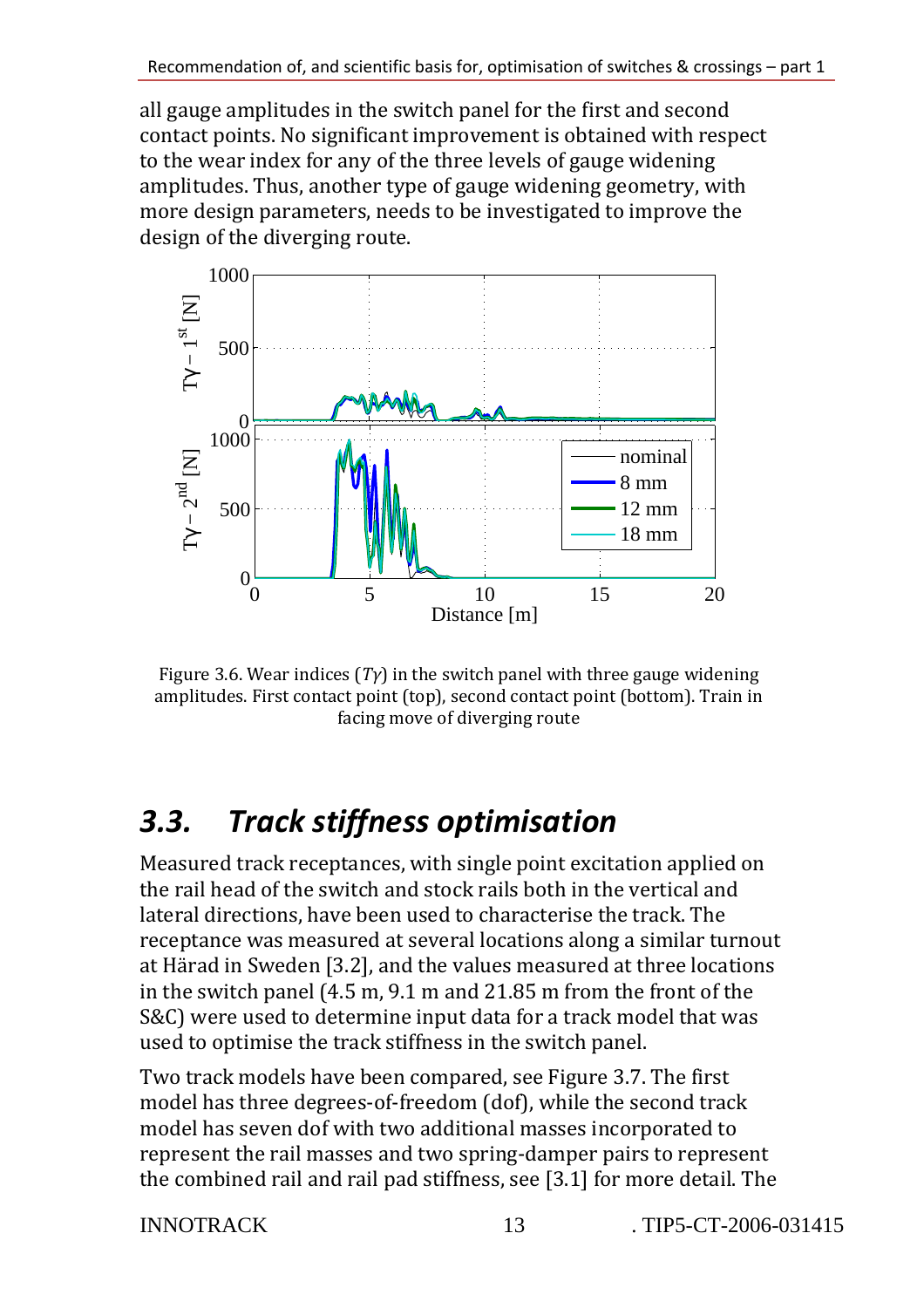track model parameter values are varying along the switch panel. This is done by varying the values of the rigid masses and the springdamper elements within the model.



Figure 3.7. Moving track model with 3 dof (left) and 7 dof (right)

It was observed that the rail (and rail pad) stiffness at the second measurement location (9.1 m) was increased by 40% compared to the corresponding stiffness at measurement point 1 (4.5 m). The stiffness increased by 70% at the third measurement location (21.85 m) compared to the first point.

Vertical track receptance measured close to the front of the turnout (4.5 m) and the corresponding calculated receptances based on the two moving track models are illustrated in Figure 3.8. The first resonance is obtained at about 30 Hz. A second resonance is obtained at about 320 Hz. The magnitude of the calculated receptance is in good agreement with the measured receptance up to 400 Hz for the seven-dof model and up to 150 Hz for the three-dof model.



Figure 3.8. Calculated and measured vertical receptance amplitudes (left) and phase angle (right)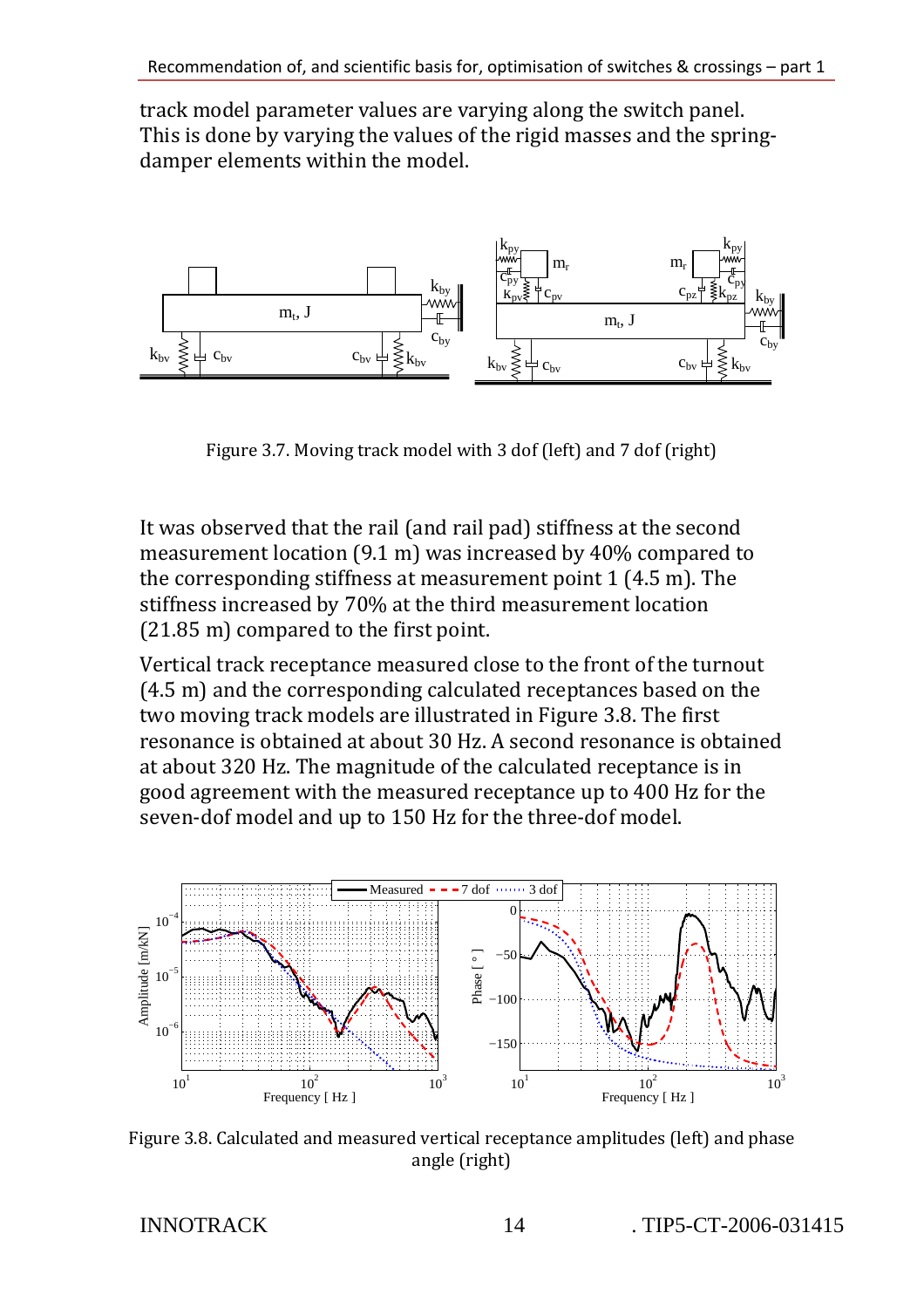Compared to the track model that was tuned based on track receptance measurements, the value of the rail/rail pad stiffness  $(k_p)$ in the first stiffness optimisation model,  $(k_p_v 1)$ , was increased by 30% at location 1 and reduced by 15 % at location 3, keeping the value at location 2 unchanged. This gives rise to a smaller change of *k*p-values along the switch panel: 416 MN/m, 448 MN/m, 462.4 MN/m at locations 1, 2 and 3, respectively. The stiffness values in the second model (kp\_v2) leads to a further reduction of the stiffness increase between location 1 and location 3, down to about 8 %. This is obtained by increasing the value of  $k<sub>p</sub>$  at location 1 by 28 % from the measured value, and reducing it by 6 % and 19 % at locations 2 and 3, respectively. This gives values of  $k_p$  at the three locations of 409.6 MN/m, 441.6 MN/m, and 454.4 MN/m. The stiffness variation is now relatively constant throughout the switch panel. This can be achieved by placing stiffer rail pads starting from some distance before the front of the turnout and softer rail pads close to the switch heel.

The optimisation was performed for one load case. The vehicle model was simulated in the facing move of the through route and with the three different track stiffness arrangements: nominal  $(k_p \text{nom})$ , variation 1 (k<sub>p</sub> v1), and variation 2 (k<sub>p</sub> v2). Figure 3.9 shows the wear indices for the three stiffness variation cases. The maximum wear index for the second contact point (at about 8.2 m) for the nominal case is 10 N. A slight reduction is obtained, 9.3 N and 7.5 N, when using the  $k_p$  v1 and  $k_p$  v2, model arrangements, respectively.

Together with the  $k_p$ -variation, an optimisation of the spring-damper element stiffness for the sleeper/ballast structure  $(k_b)$  has also been considered. The *k*b stiffness value was increased by 20% at location 1, reduced by 10% at location 2 and reduced by 20% at location 3, corresponding to 39 MN/m, 41 MN/m and 46.8 MN/m, respectively.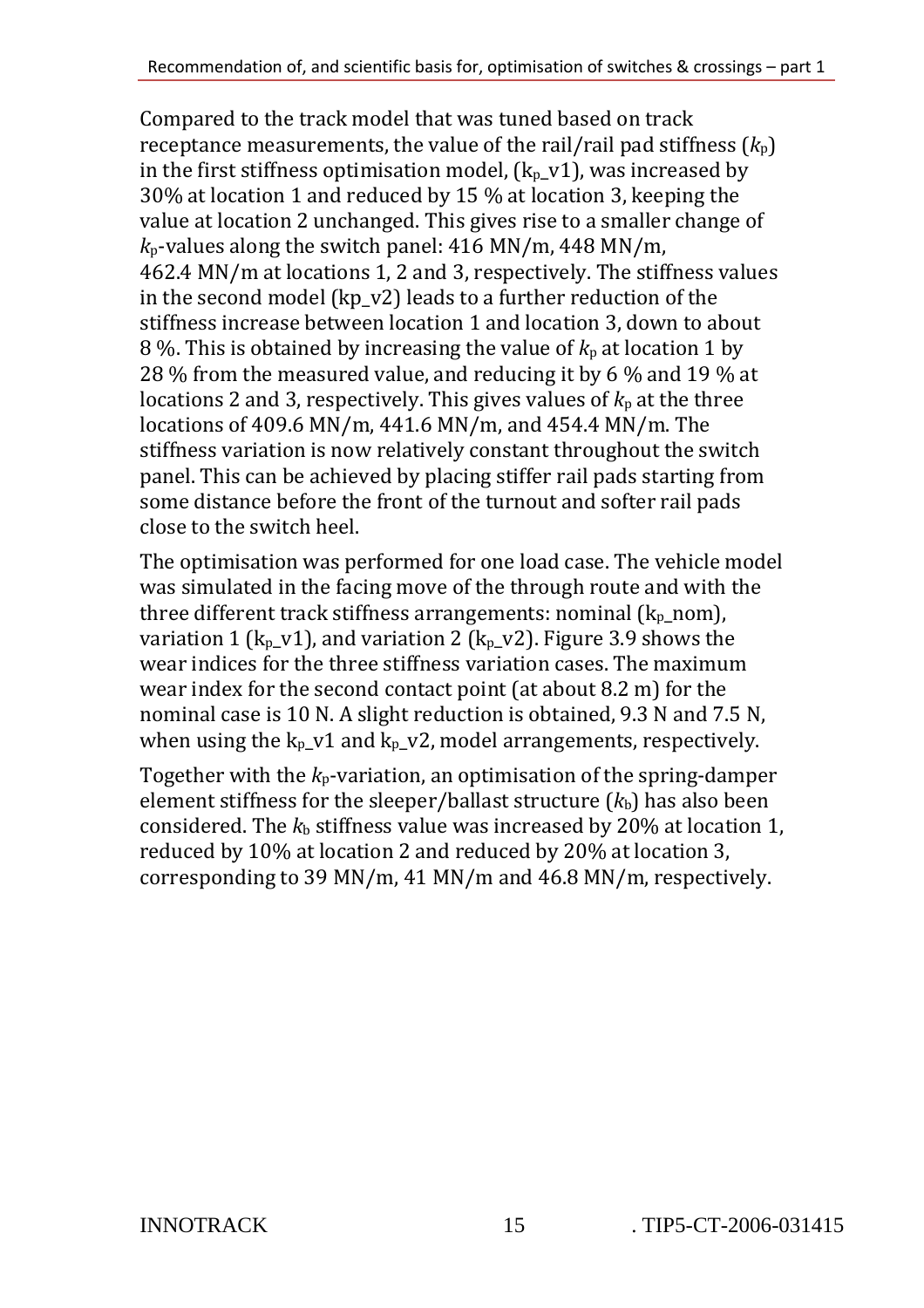

Figure 3.9. Wear indices (*Tγ*) for three variations of *k*p. First contact point (top), second contact point (bottom). Train in facing move of through route

Wear indices along the switch panel for different combinations of variations in  $k_p$  and  $k_b$  are shown in Figure 3.10. Maintaining the nominal  $k_p$ -values, while varying  $k_b$ , reduces the wear index at the second contact point by almost 50 %, from 10 N to 5.3 N. A relatively large reduction in the wear index is obtained when optimised  $k<sub>p</sub>$  and *k*b stiffness values are used in combination. The reduction is seen both at the first and second contact points. At the first contact point, the maximum wear index (at 10.7 m) is reduced by 50 % from 18.9 N to 9.5 N. The maximum wear index at the second contact is reduced by more than the sum of the individual reduction to only 2.2 N, i.e. an 80 % reduction is obtained.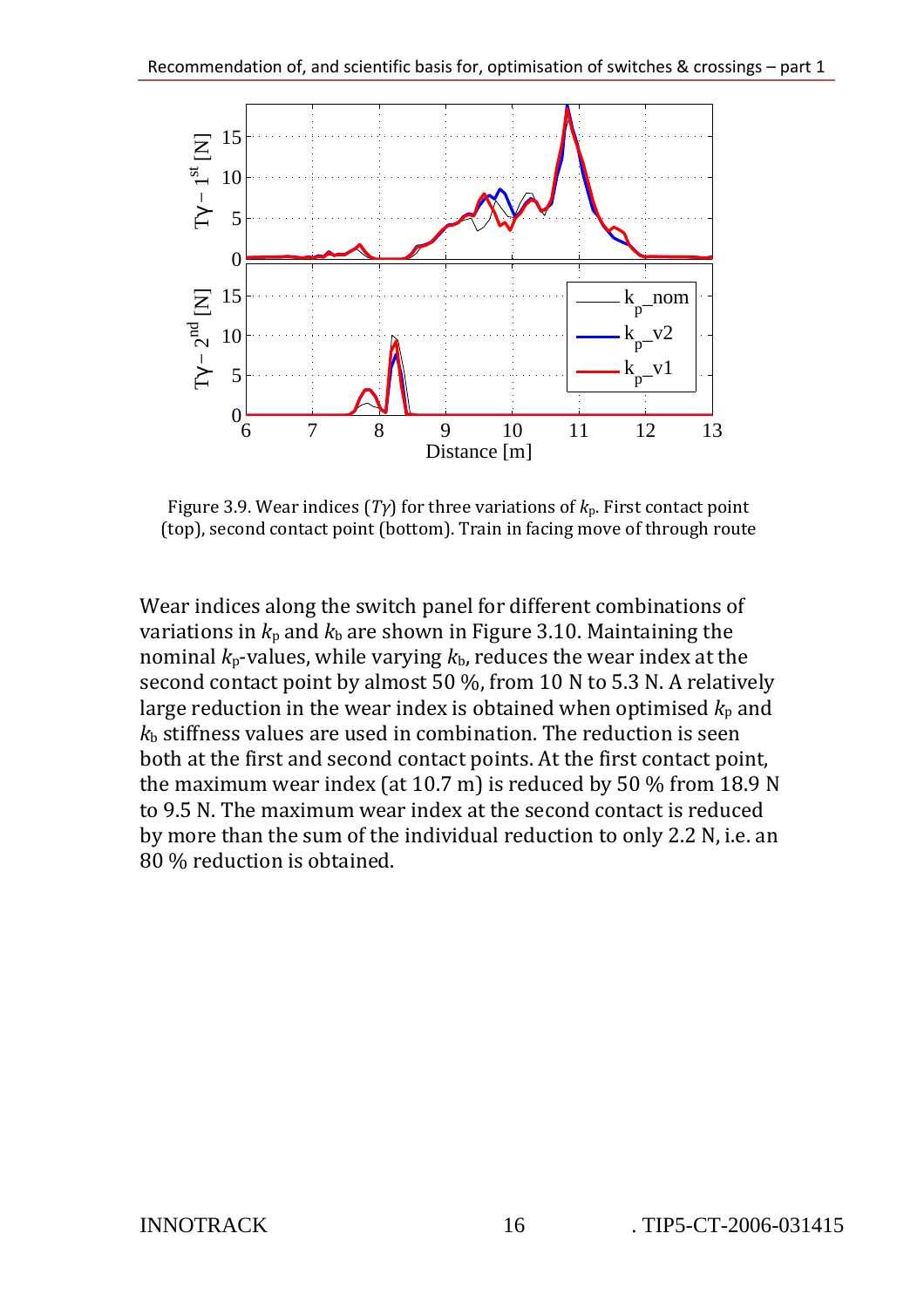

Figure 3.10. Wear indices  $(T\gamma)$  with combinations of variations in  $k_p$  and  $k_b$ . First contact point (top), second contact point (bottom). Train in facing move of through route

#### *3.4. Recommendation*

Based on the performed simulations, it has been shown that the application of gauge widening in the switch panel has a strong potential in reducing wear and RCF.

The proposed geometry modification with a widening of the gauge at switch entry could relieve the flange contact with the switch rail at the early stage by steering the wheel towards the other rail. In addition, with this geometry modification, the tip of the switch rail could be thicker which gives more material for wear and hence reduces LCC for the switch.

The optimisation process was performed for a standard S&C design (UIC60-760-1:15) with curve radius 760 m. The optimal gauge widening amplitude for this design is 12 mm resulting in an improved performance. The results may not be directly applicable to other designs; however, the conclusion could give a good approximation. The same methodology can be applied to other S&C designs. The geometry modification can easily be incorporated into new designs without extra cost. It can also be incorporated in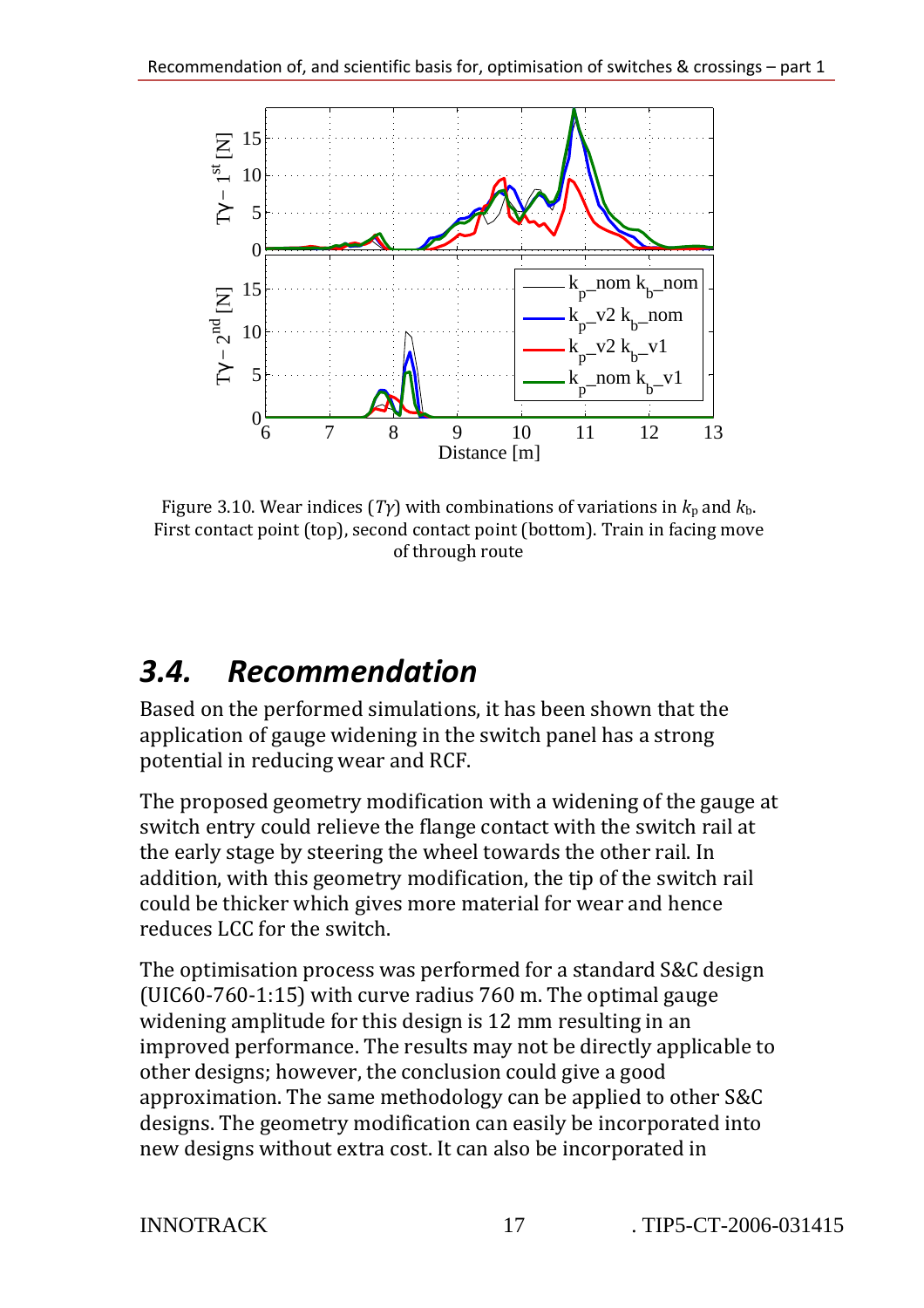existing designs without further investigation as the maximum gauge variation (12 mm) could be within the tolerance limit.

For track stiffness optimisation, two alternative stiffness variation models were considered. The influences on wear index and wheelrail contact forces were investigated. The stiffness variation is expected to be achieved by varying the rail pad stiffness along the switch panel and by applying under sleeper pads. Placing stiffer rail pads starting from some distance before the front of the turnout and softer rail pads close to the switch heel can improve the smoothing of the large change in track stiffness along the switch panel. A considerable reduction in wear index is obtained (up to 80% on the peak value) when varying the  $k<sub>p</sub>$  stiffness by a maximum of  $\pm 30\%$  and  $k<sub>b</sub>$  stiffness values by a maximum of  $\pm 20\%$ .

#### *3.5. Future work*

The gauge optimisation presented here was based on the position of the contact point jump location for one type of traffic (freight vehicle with Y25 bogies). However, in practice, for the same turnout geometry design, the position of the contact point jump varies a lot due to several variables related to different types of passing train. Therefore, the outcome of this study should be taken as a preliminary result, and a more thorough analysis including other load cases and scatter in load conditions should be considered in the optimisation process. The optimisation process assumed only one type of gauge widening geometry with a single variable (maximum gauge widening). Other types of gauge widening geometry, with more design variables, could be investigated.

The track model used here is not sufficient to carry out a comprehensive track stiffness optimisation exercise. One deficiency of the present track model is that the interaction of adjacent wheelsets, through the rail, is not accounted for. In addition, the flexibilities of the different components (rail and rail pad) are lumped into a single stiffness value, and its variation along the switch is not well represented. Therefore, a more advanced track model, based on an FE model that can describe all the different flexible components and represent the stiffness variation along the turnout more accurately, see for example [3.5], is required.

Only an optimisation of vertical track stiffness was covered in this study. An optimisation of lateral track stiffness could also be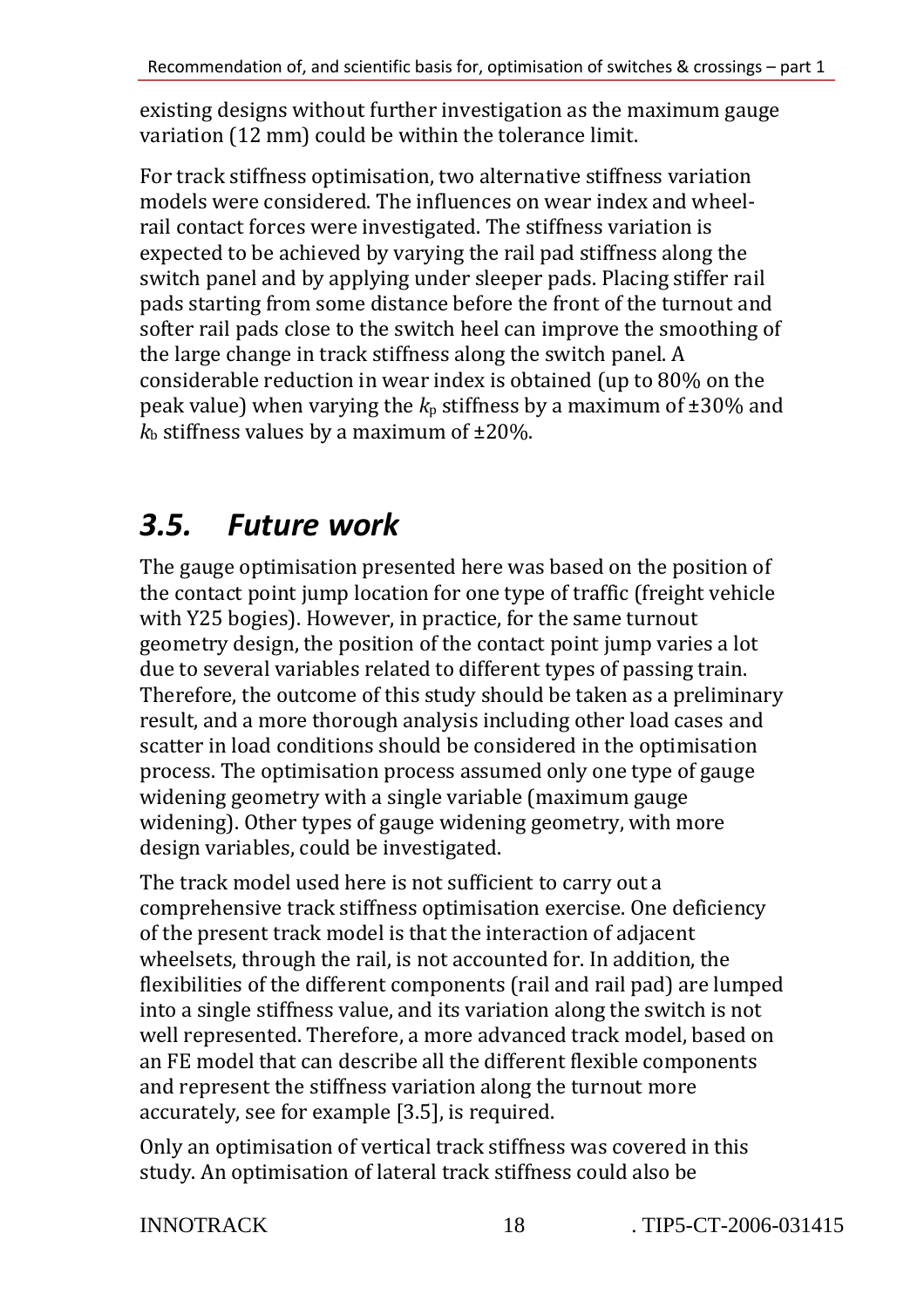performed, mainly for the diverging track. In addition, different countries adopt different rail inclinations in turnouts. The influence of rail inclination could also be investigated to identify an optimum inclination.

#### *3.6. Bibliography*

- 3.1 E Kassa, S Iwnicki, J Perez, P Allen, Y Bezin, Optimisation of track gauge and track stiffness along a switch using a multibody simulation tool, to be published in the Proceedings of the 21st International Symposium on Dynamics of Vehicles on Roads and Tracks, Stockholm, Sweden, August 17 – 21, 2009, 12 pages
- 3.2 E Kassa and J C O Nielsen, Data from field test in turnout in Härad, INNOTRACK Technical report, 19 pp, June 2007
- 3.3 J Perez, Optimisation of the dynamic gauge for railway switches, INNOTRACK Technical report, December 2008, 25 pp (Appendix C in D3.1.4)
- 3.4 A. Ekberg, E. Kabo, and H. Andersson, An engineering model for prediction of rolling contact fatigue of railway wheels. *Fatigue & Fracture of Engineering Materials & Structures*, 25(10), p. 899-909, 2002
- 3.5 E. Kassa and J.C.O. Nielsen, Dynamic train-turnout interaction in an extended frequency range using a detailed model of track dynamics. *Journal of Sound and Vibration*, 320(4-5), p. 893-914, 2009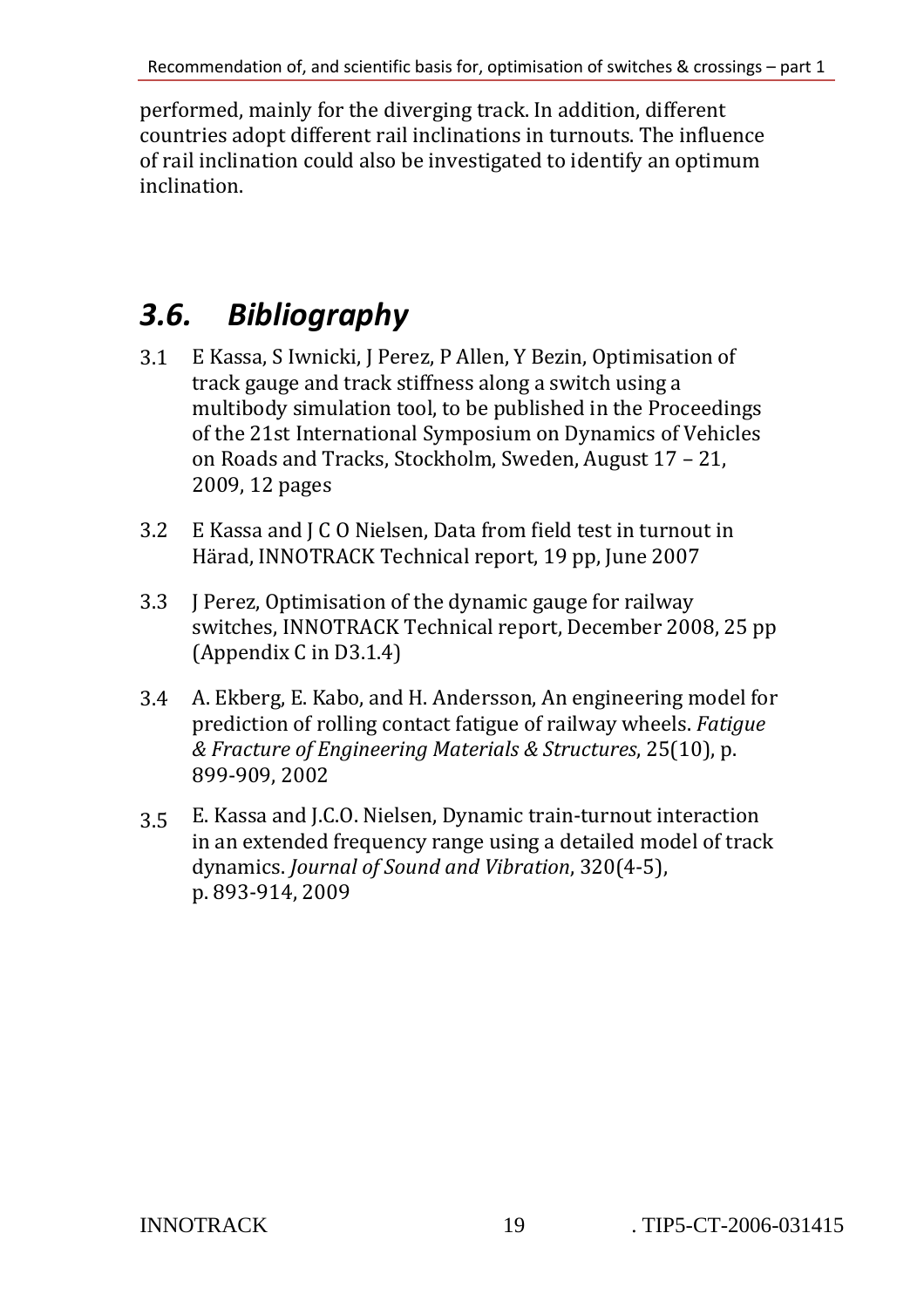### 4. Optimisation of stiffness and geometry in the crossing panel

#### *4.1. Background*

One objective of INNOTRACK SP3.1 is to optimise the transition geometry and support stiffness of the superstructure in order to minimise the material degradation induced by wheels passing the frog (crossing nose and wing rails). For this purpose, the influence of different system parameters on impact loads generated on a German standard crossing EH 60-500-1:12 has been studied. Several alternative frog geometries have been investigated.

The simulations were carried out by DB Systemtechnik using the MBS package SIMPACK. Because of the higher speed and consequently higher impact loads compared to the diverging route, only the through route of the turnout was considered.

The influence of operational and service conditions was studied by varying the following parameters:

- static wheel load,
- speed,
- wheel profile,
- initial lateral wheel position at crossing entry,
- track stiffness, unsupported sleepers,
- running direction (facing and trailing move).

The simulations were performed with complete 3-dimensional vehicle models of a Loco BR 101 and of an ICE-T coach (BR 411), representing two different wheel loads (Loco BR 101:  $Q_0 = 107$  kN, ICE-T coach:  $Q_0$  = 67 kN). Three different wear states of the wheel profiles were used: nominal S1002, medium-worn and hollow worn. The track was represented by a finite element model (FEM) consisting of elastic rails and elastically supported elastic sleepers. More details are given in [4.1].

The investigation was based on the assumption that the maximum normal wheel-rail contact force is representative for the material degradation of the frog. To verify this approach, it was decided to use Kalker's CONTACT program for additional calculations of the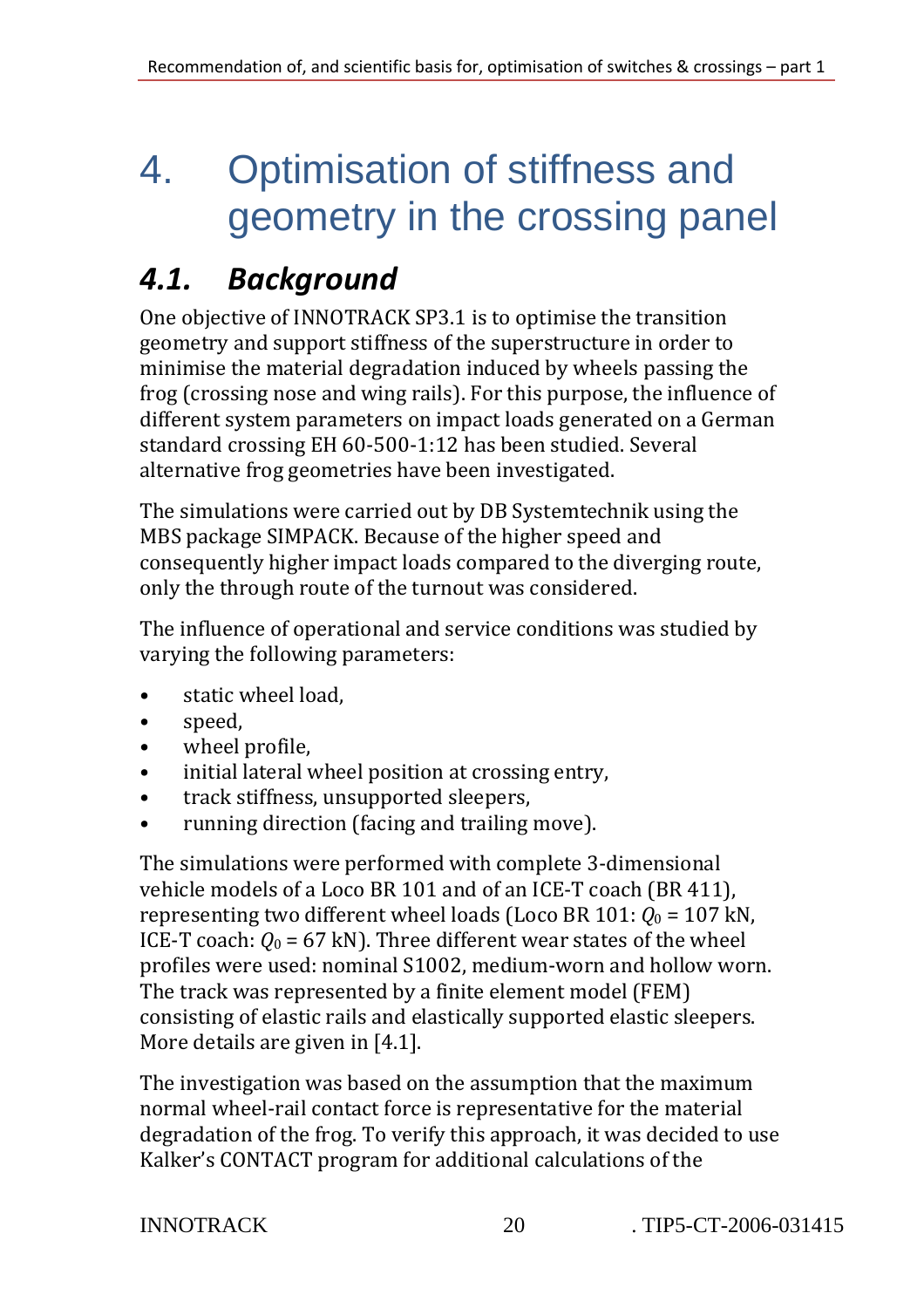maximum contact stresses for some selected load cases. The result of Kalker's linear-elastic material model is the 3-dimensional stress state within the discretised contact patch from which the equivalent von Mises stress has been determined, for details see [4.2].

#### *4.2. Optimisation of transition geometry*

Regarding the optimisation of transition geometry of rigid (nonmovable) crossings, two general approaches have been studied. The first one has the target to prevent the wheel from making contact with the crossing nose at a section being too weak to withstand the impact loads. The second approach aims at smoothing the vertical wheel movement during the transition between wing rail and crossing nose to reduce the impact loads. Based on these approaches the following solutions were investigated by simulations:

- Reduction of the flangeway width between crossing nose and wing rail within the allowed tolerances in order to delay the transition area to a thicker cross-section of the crossing nose;
- Profiling of the frog by following a kinked ramp to decrease the gradient of the vertical wheel movement after transition to the crossing nose (optimisation for facing move);
- Superelevation of the wing rail and profiling with a negative wheel shape to reduce the vertical wheel movement (MaKüDe).

Examples of the improved curves of the vertical wheel movement compared to what is obtained for the nominal frog geometry are shown in Figure 4.1. This figure also contains a short version of the kinked ramp which has the same effect on the impact loads in the transition area as the longer version.

Furthermore, another modification of the nominal crossing design was investigated which was initiated by the known problem of wing rail damage caused by hollow worn wheels passing in the trailing move. In trailing move, the outer section of a hollow worn wheel arrives too deep and hits the gauge corner of the wing rail. To avoid this, a small chamfer was added on the wing rail flange to reduce the contact angle when the wheel is transferred to the wing rail. This effect is illustrated in Figure 4.2. More details regarding the investigated designs can be found in [4.1].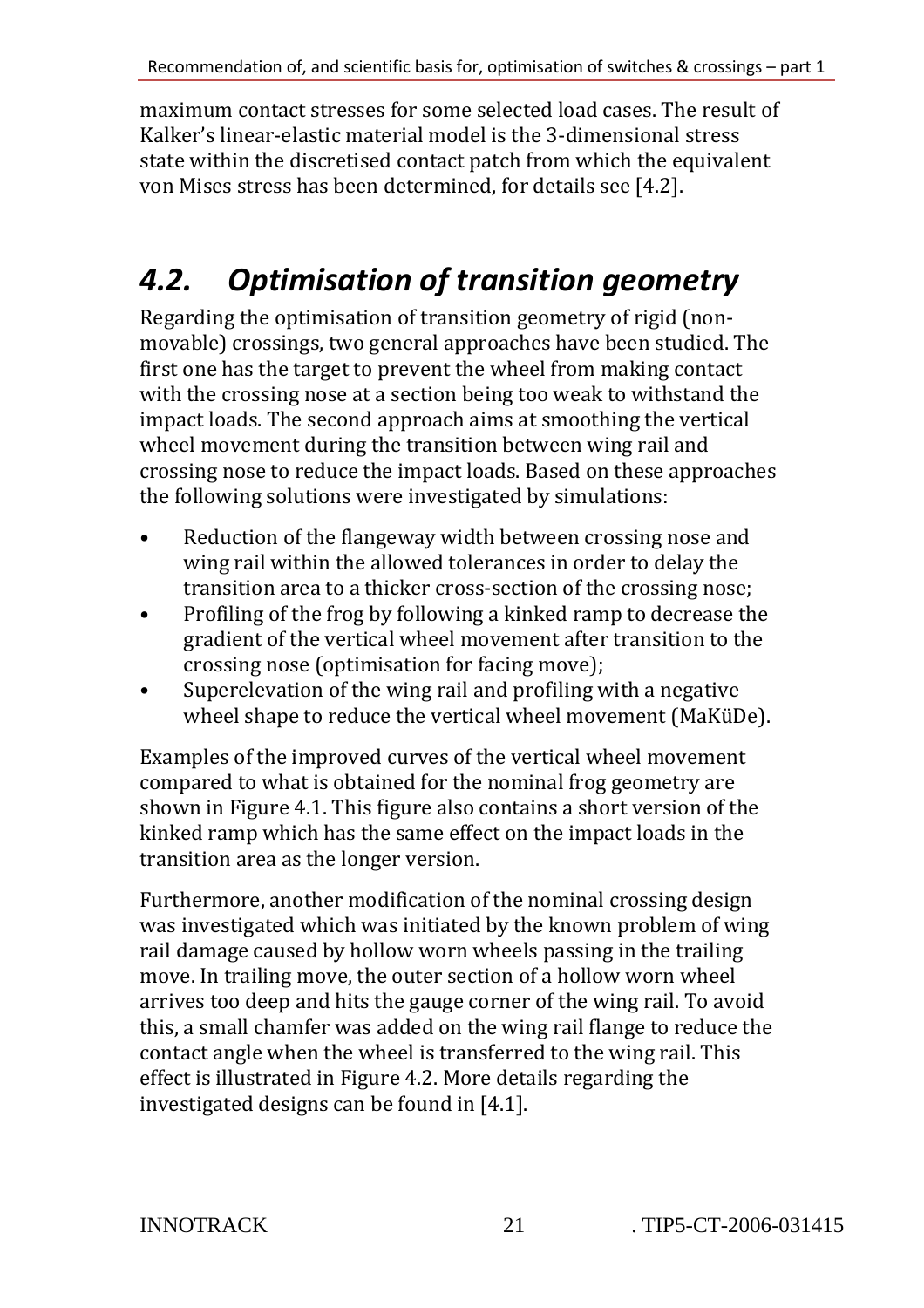

**EH60-500-1:12 - Comparison of vertical wheel movement (profile S1002)**

Figure 4.1: Influence of geometric frog design on vertical wheel movement, with point N indicating the tip of the crossing nose (*s* = 0 m)



Figure 4.2: Contact situations at the point of wheel transition for new and hollow -worn wheel profiles on a chamfered wing rail. The severely worn wheel (green thick line) will be transferred at the green cross-section with a deep chamfer, the moderately hollow worn wheel (blue thick line) at the blue cross-section with a shallow chamfer and the new wheel (brown thick line) at the nominal transition point represented by the red cross-section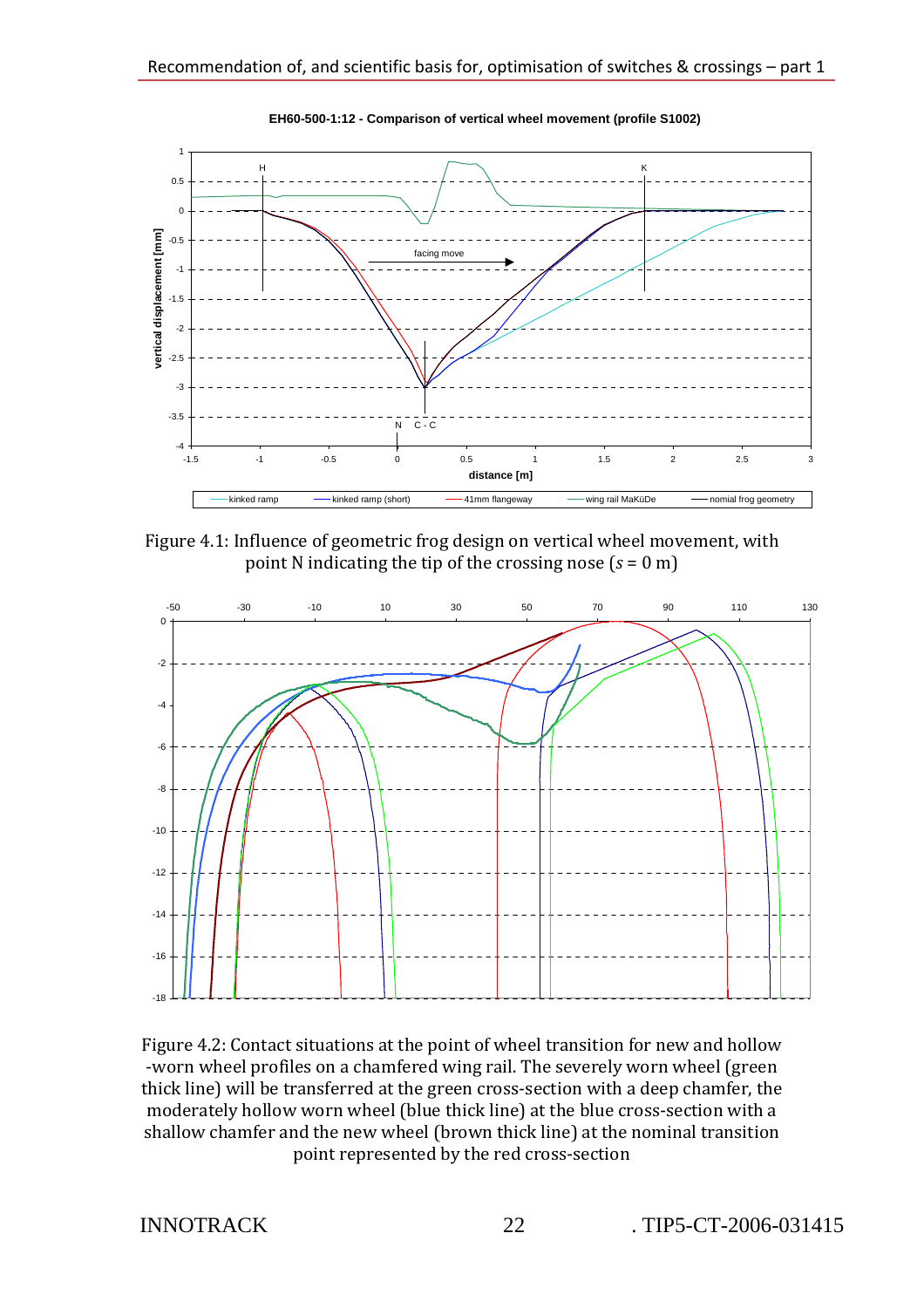#### *4.3. Simulation results*

In the following, the most important simulation results are presented. More details can be found in [4.1] and [4.2].

The results of the investigation regarding track stiffness are illustrated in Figure 4.3. An interesting result is that a reduction of track stiffness from 500 kN/mm to 85 kN/mm, due to the use of elastic rail pads, leads to significantly lower normal contact forces and an increasing effect with increasing speed. Also in the case of one unsupported sleeper below the transition area of the crossing, slightly reduced impact loads can be observed. Thus the modification of track stiffness in the crossing panel indicates a high potential for reduction of material degradation of frogs.



**Maximum Normal Force in dependency on Speed and Track Stiffness**

Figure 4.3: Influence of train speed and track stiffness on the maximum normal contact force

Maximum normal contact forces and maximum equivalent stresses for the alternative crossing designs are presented in Figure 4.4. For the theoretical S1002 wheel profile, the biggest force reduction (up to 50 kN) can be reached with the kinked ramp design whereas the MaKüDe design leads to even higher normal contact forces than the nominal design. This is caused by the steep gradient of the wheel movement after transition to the frog, see Figure 4.1. For worn wheels, the effect is inverted. Here the MaKüDe design provides by far the lowest normal contact forces. For the medium-worn wheel

INNOTRACK 23 TIP5-CT-2006-031415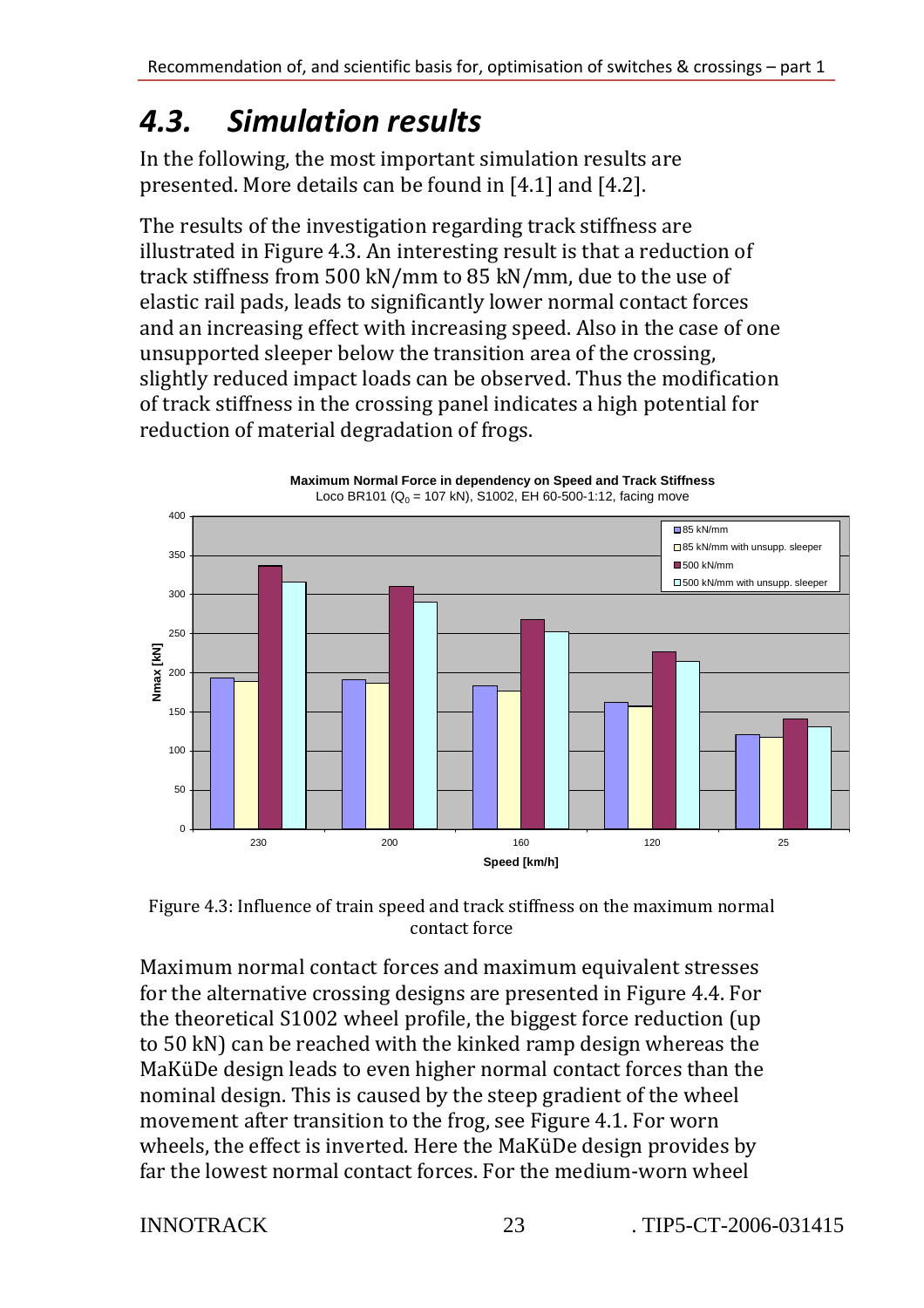profile, the MaKüDe design leads to a peak force reduction of nearly 50 %.

Looking at the calculated equivalent von Mises stresses, different trends than for the normal contact forces can be observed. The reason is that the maximum normal contact force usually occurs at a different location than the maximum equivalent stress because, due to the differences of the rail profile geometry, at some locations relatively low normal forces may cause very high stresses and vice versa, see Figure 4.5. Hence, small changes of contact conditions (contact radii) may lead to big variations in contact stresses. Only for the MaKüDe design passed by worn wheels, both an evaluation in terms of maximum normal contact force and equivalent contact stress lead to the same conclusion. In this case, the MaKüDe design provides the best performance with respect to both criteria.

It should be noted that the contact stresses are evaluated from simulations featuring a linear-elastic material model. Calculated stress values higher than the yield limit are unrealistic and indicate that in reality plastic deformation will occur. Consequently, in practice, a quick adaptation of the rail shape will be observed at these positions of the crossing leading to a significant stress reduction. In parallel, strain hardening will increase the resistance of the frog material. Thus, for practical applications, it seems to be more relevant to compare impact forces than linear-elastic contact stresses.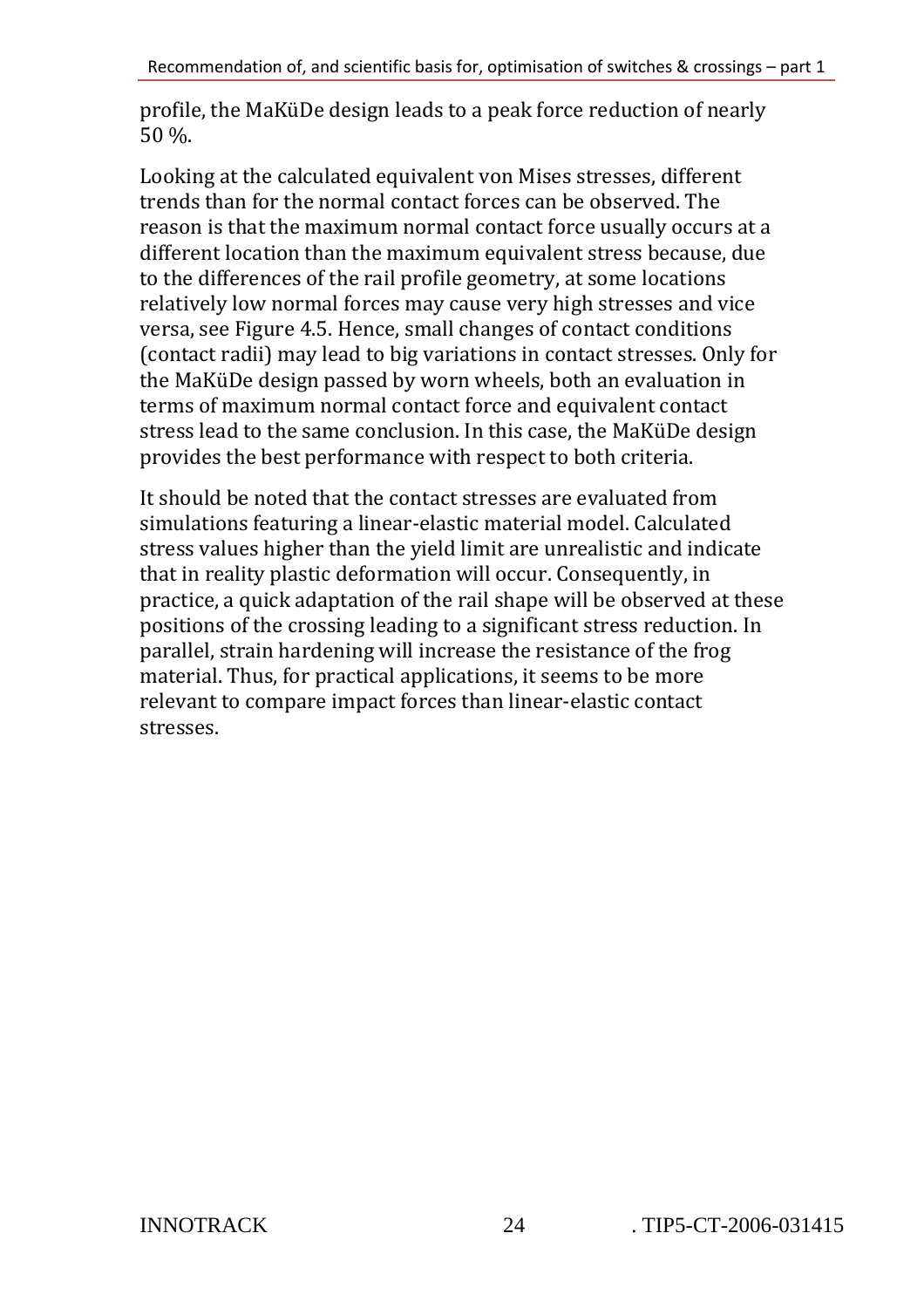

Maximum Normal Force and Maximum v.Mises Stress in dependency on Frog Geometry and Wheel Profile Loco BR101 ( $Q_0$  = 107 kN), 500 kN/mm, facing move

Figure 4.4: Influence of transition geometry and wheel profile on maximum normal contact force and equivalent stress



Figure 4.5: Normal contact force evaluated for a Loco BR 101 passing at *v* = 160 km/h with wheel profile S1002 in centred position (1 – wheel transition from wing rail to frog, 2 – maximum equivalent stress, 3 – maximum normal force)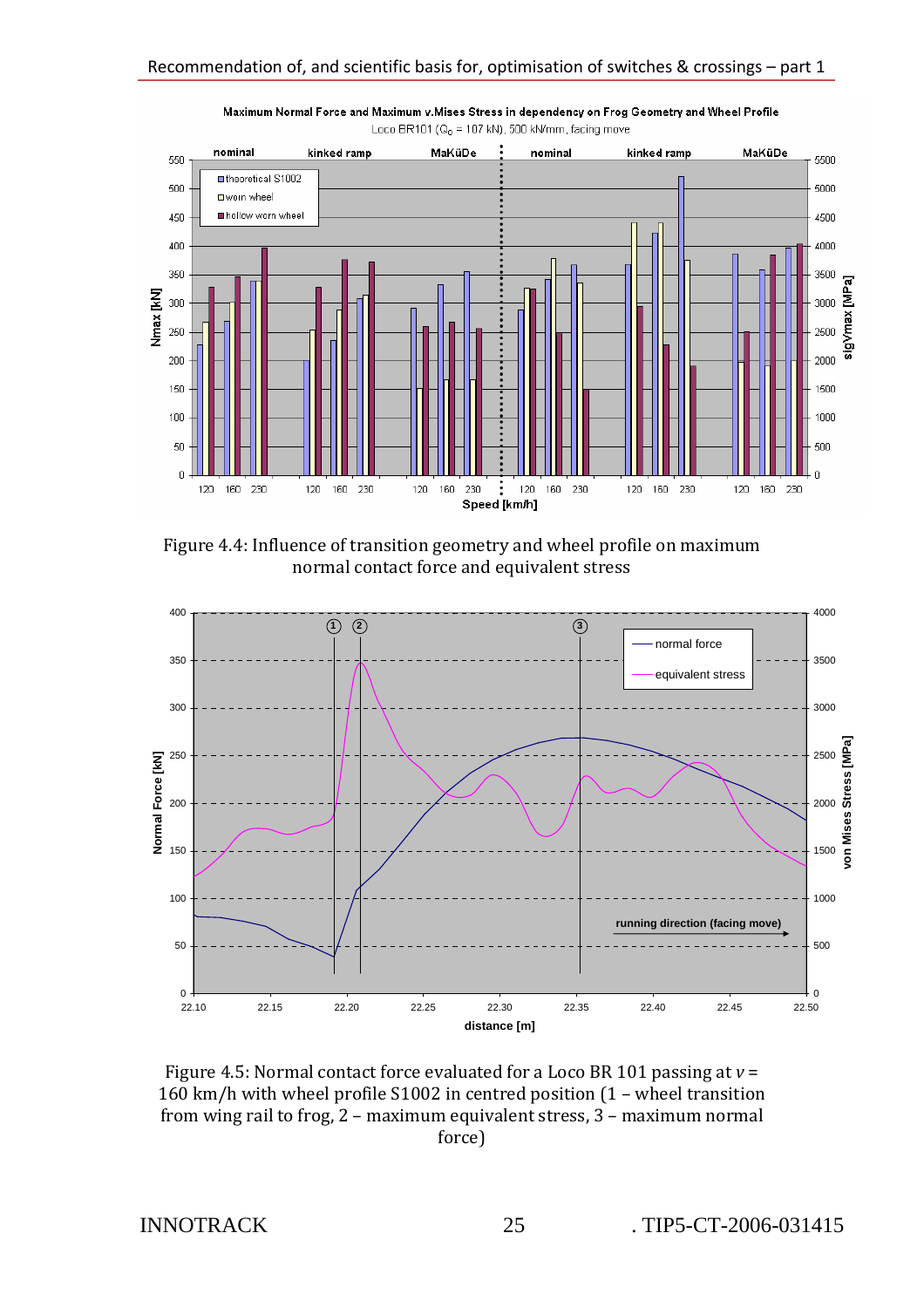### *4.4. Conclusions and recommendations*

For a German rigid frog EH 60-500-1:12, the influence of different system parameters on the impact loads has been studied by means of MBS simulations with SIMPACK. The investigation was focused on the vertical track stiffness in the crossing panel and on the transition geometry which is represented by the vertical wheel movement when passing the crossing.

It was shown that impact loads can be reduced considerably, especially for crossings passed at high speed, if a reduced support stiffness is introduced by means of elastic rail pads. However, it has to be considered that the possible softening of the elastic foundation may be limited due to potential fatigue of the rail foot caused by bending.

Furthermore, several crossing geometries were investigated to find an optimal geometric design for the crossing nose and wing rails. The calculation results illustrate that it is difficult, if not impossible, to find a solution which leads to a force reduction for all wheel profiles occurring in service. Nevertheless, the MaKüDe design developed by DB Systemtechnik showed the best performance for moderately worn wheel profiles in both running directions (facing and trailing moves). In connection with reduced support stiffness (e.g. elastic rail pads), this crossing design will lead to a significant reduction of impact loads and consequently provide a high potential of LCC reduction.

### *4.5. Future work*

The investigation of contact stresses on crossings calculated by means of Kalker's CONTACT program has demonstrated the limited usefulness of linear-elastic material models in this field of application. On the other hand, considering only maximum contact forces with regard to material degradation on frogs could lead to invalid conclusions. Before carrying out expensive in-field tests, the most promising frog designs could be investigated by means of the simulation methodology [4.3] developed by Chalmers University of Technology to evaluate frog degradation in terms of plastic deformations and wear.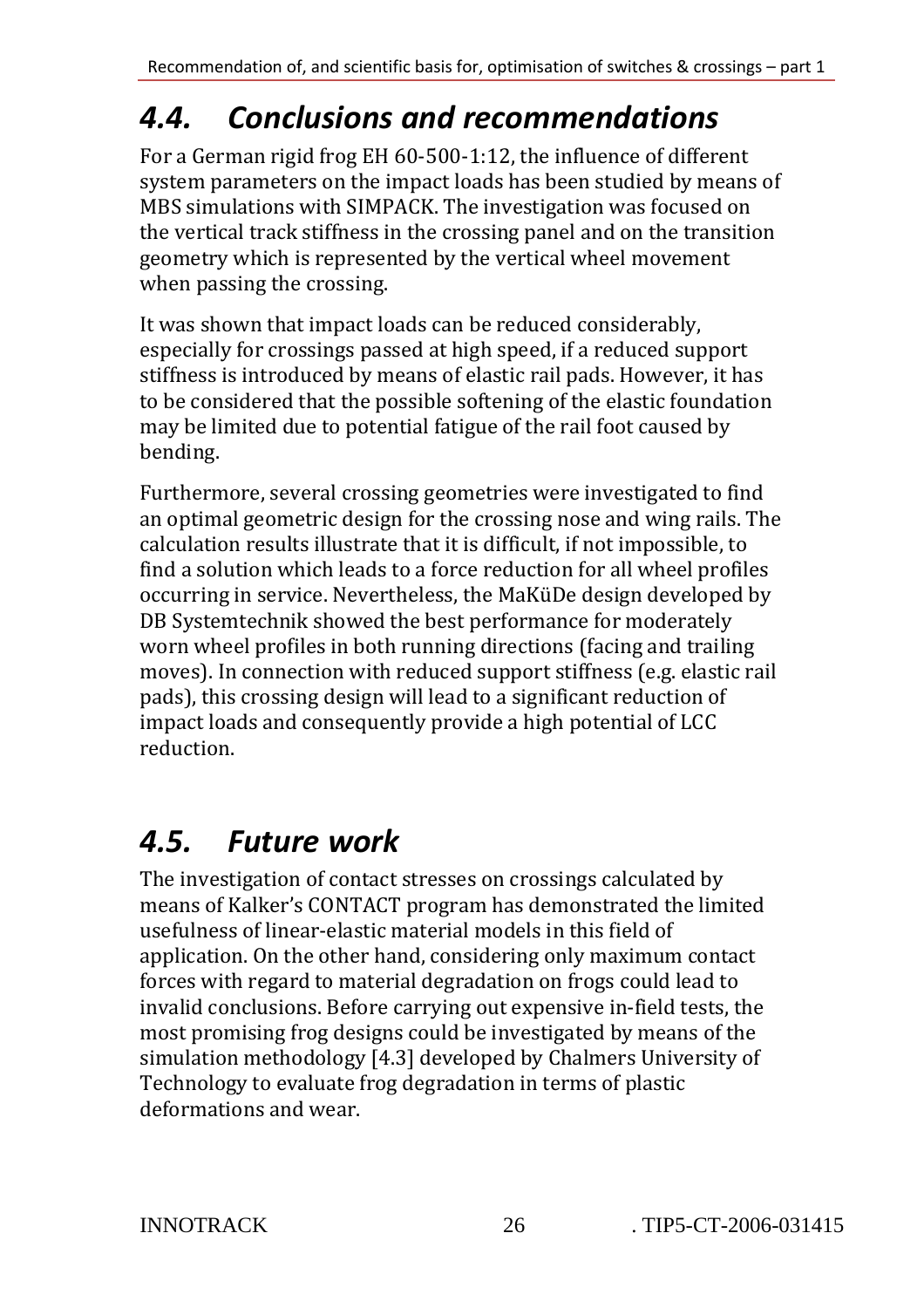### *4.6. Bibliography*

- 4.1 D. Nicklisch, SIMPACK-simulations of passing switches and crossings, INNOTRACK Technical report, December 2008, 11 pp and two appendices (Appendix D in D3.1.4)
- 4.2 D. Nicklisch, SIMPACK-simulations of contact stresses on switches and crossings, INNOTRACK Technical report, July 2009, 8 pp and two appendices
- 4.3 A. Johansson, B. Pålsson, M. Ekh, J. C. O. Nielsen, M. K. A. Ander, J. Brouzoulis and E. Kassa, Simulation of wheel-rail contact and damage in switches and crossings, To be published in the Proceedings of the 8th International Conference on Contact Mechanics and Wear of Rail/Wheel Systems, Firenze, Italy, September 15 – 18, 2009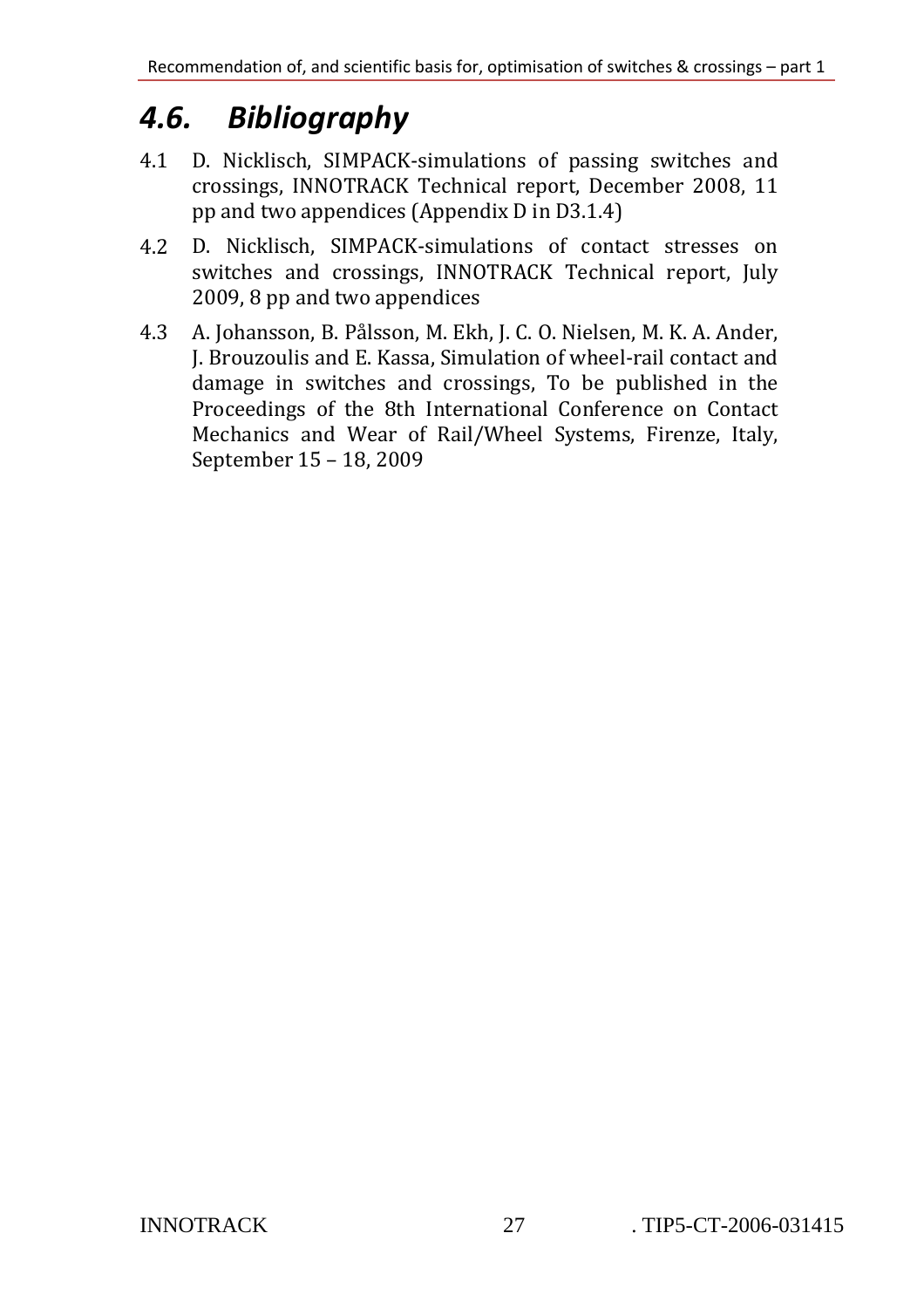## 5. Conclusions

The presented numerical simulations show that a significant reduction of wear and RCF on the through route of S&C can be achieved by applying a dynamic gauge widening at the switch entry. The gauge optimisation process was based on varying a single variable (maximum gauge widening), which represented the gauge optimisation geometry. Several gauge widening amplitudes were analysed. Large gauge amplitudes lead to larger displacements to the other side of the track, which cause the wheelset to exhibit additional lateral excitation. The geometry with 12 mm gauge widening amplitude resulted in an improved performance, both in the facing and trailing moves of the through route. This was validated by running several simulations with a wide set of load cases to prove that this is an optimal design. The optimised geometry showed more consistency in the results (significant reduction of wear and RCF indices compared to the nominal design) when using different wheel profiles.

The gauge optimisation is assumed for a given contact point jump location. However, in practice, for the same turnout geometry design, the contact point jump varies due to several variables related to the different types of passing train. Therefore, future work is intended to develop a systematic approach of the novel dynamic gauge widening technique that will be valid for all S&C designs and that takes into account the scatter in the loading conditions.

For track stiffness optimisation, two alternative stiffness variation models were considered. The maximum variations of the track stiffness at the three locations were limited to ±30 %. This is expected to be achieved by varying rail pad stiffness and by applying under sleeper pads. The influence on wear index and wheel-rail contact forces was investigated. Optimising only the rail/rail pad stiffness (*k*p) value shows a slight reduction in the maximum wear index. Optimising only the sleeper/ballast stiffness  $(k_b)$  value leads to a reduction of the wear index by almost 50% for the switch rail contact while the change for the stock rail contact is minimal. A considerable reduction in the wear index is obtained (up to 80%) when both the  $k_p$  and  $k_b$  stiffness values are optimised. However, no

INNOTRACK 28 . TIP5-CT-2006-031415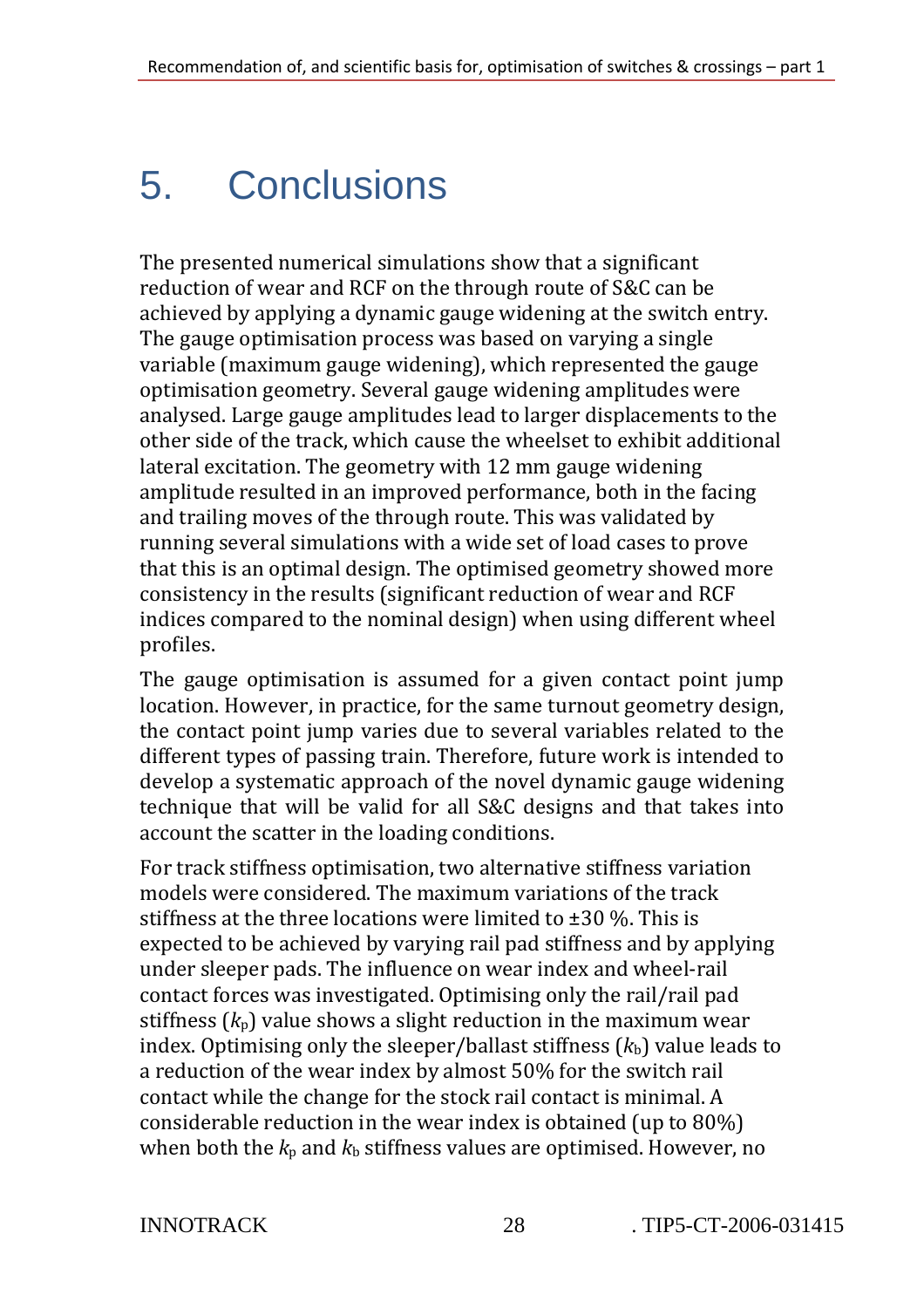significant change in normal contact force is obtained for any of the track stiffness optimised models.

The assessment of a crossing panel with reduced support stiffness (by means of elastic rail pads) instead of the standard support stiffness showed that impact loads can be reduced considerably especially for crossing negotiation at high speed. Investigations of different crossing geometries showed that it is difficult to find a solution that leads to a force reduction for all wheel profiles occurring in service. Nevertheless, the MaKüDe crossing design showed the best performance for moderately worn wheel profiles in both running directions (facing and trailing moves). In combination with reduced support stiffness, this crossing design should lead to a significant reduction of the impact loads and consequently has a high potential for LCC reduction.